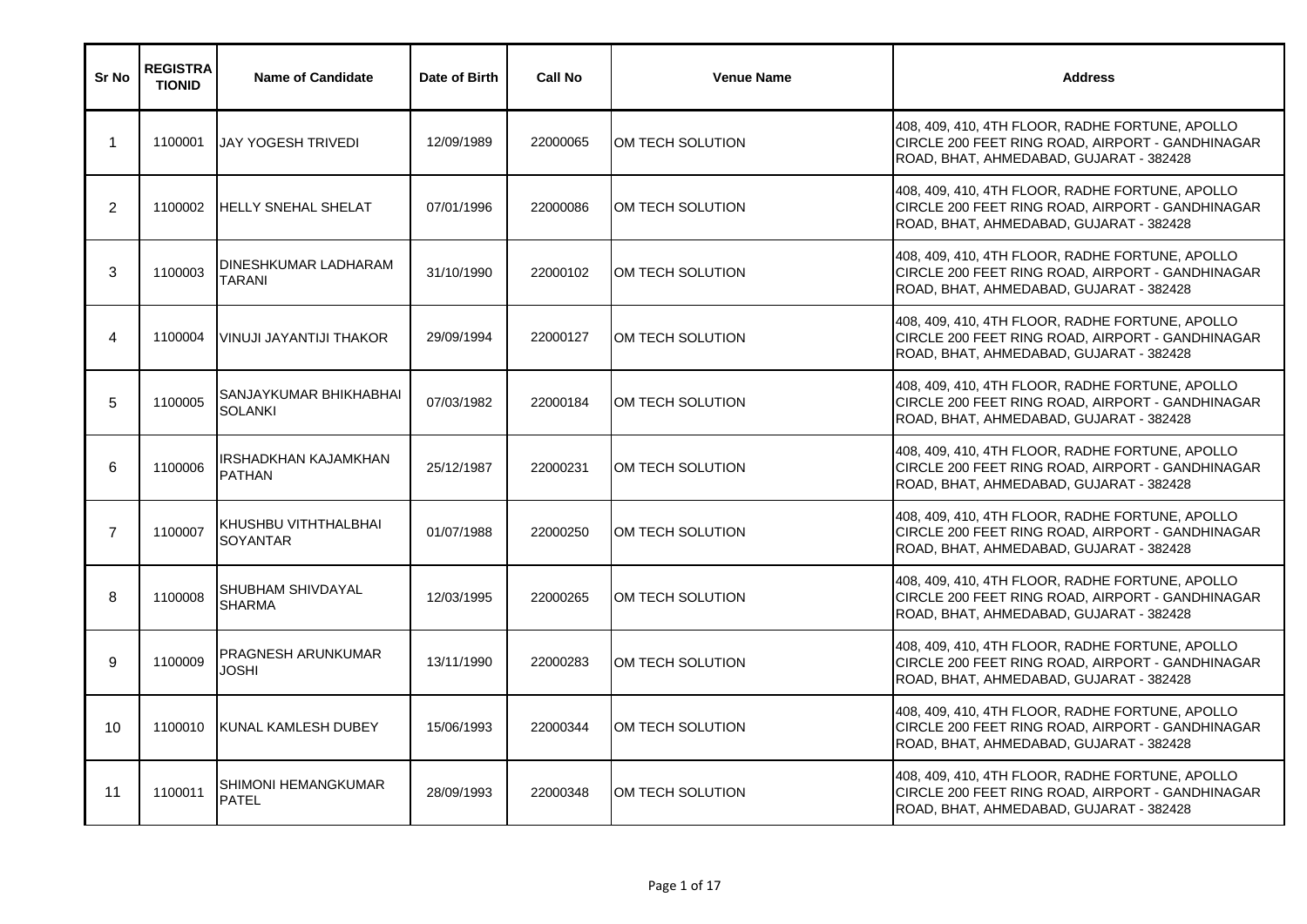| Sr No | <b>REGISTRA</b><br><b>TIONID</b> | <b>Name of Candidate</b>                 | Date of Birth | <b>Call No</b> | <b>Venue Name</b> | <b>Address</b>                                                                                                                                 |
|-------|----------------------------------|------------------------------------------|---------------|----------------|-------------------|------------------------------------------------------------------------------------------------------------------------------------------------|
| 12    | 1100012                          | IBHARATBHAI KANAJI TANK                  | 01/08/1983    | 22000361       | OM TECH SOLUTION  | 408, 409, 410, 4TH FLOOR, RADHE FORTUNE, APOLLO<br>CIRCLE 200 FEET RING ROAD, AIRPORT - GANDHINAGAR<br>ROAD, BHAT, AHMEDABAD, GUJARAT - 382428 |
| 13    | 1100013                          | PRASHILKUMAR BHAVIKBHAI<br><b>RAVAL</b>  | 06/07/1992    | 22000365       | OM TECH SOLUTION  | 408, 409, 410, 4TH FLOOR, RADHE FORTUNE, APOLLO<br>CIRCLE 200 FEET RING ROAD, AIRPORT - GANDHINAGAR<br>ROAD, BHAT, AHMEDABAD, GUJARAT - 382428 |
| 14    | 1100014                          | DARSHAN ANILBHAI KAPADIA                 | 09/04/1986    | 22000388       | OM TECH SOLUTION  | 408, 409, 410, 4TH FLOOR, RADHE FORTUNE, APOLLO<br>CIRCLE 200 FEET RING ROAD, AIRPORT - GANDHINAGAR<br>ROAD, BHAT, AHMEDABAD, GUJARAT - 382428 |
| 15    | 1100015                          | <b>RAKESHKUMAR</b><br>DIPAKKUMAR PAVAR   | 02/07/1987    | 22000400       | OM TECH SOLUTION  | 408, 409, 410, 4TH FLOOR, RADHE FORTUNE, APOLLO<br>CIRCLE 200 FEET RING ROAD, AIRPORT - GANDHINAGAR<br>ROAD, BHAT, AHMEDABAD, GUJARAT - 382428 |
| 16    | 1100016                          | <b>SHYAM AJITKUMAR MEHTA</b>             | 25/11/1990    | 22000414       | OM TECH SOLUTION  | 408, 409, 410, 4TH FLOOR, RADHE FORTUNE, APOLLO<br>CIRCLE 200 FEET RING ROAD, AIRPORT - GANDHINAGAR<br>ROAD, BHAT, AHMEDABAD, GUJARAT - 382428 |
| 17    | 1100017                          | RONAK HITESHBHAI<br><b>KOTHARI</b>       | 06/11/1991    | 22000415       | OM TECH SOLUTION  | 408, 409, 410, 4TH FLOOR, RADHE FORTUNE, APOLLO<br>CIRCLE 200 FEET RING ROAD, AIRPORT - GANDHINAGAR<br>ROAD, BHAT, AHMEDABAD, GUJARAT - 382428 |
| 18    | 1100018                          | <b>BHAVESHKUMAR</b><br>MUKESHBHAI PARMAR | 18/02/1993    | 22000450       | OM TECH SOLUTION  | 408, 409, 410, 4TH FLOOR, RADHE FORTUNE, APOLLO<br>CIRCLE 200 FEET RING ROAD, AIRPORT - GANDHINAGAR<br>ROAD, BHAT, AHMEDABAD, GUJARAT - 382428 |
| 19    | 1100019                          | PAYALBEN PRAVINSINH<br><b>CHAVDA</b>     | 22/07/1994    | 22000531       | OM TECH SOLUTION  | 408, 409, 410, 4TH FLOOR, RADHE FORTUNE, APOLLO<br>CIRCLE 200 FEET RING ROAD, AIRPORT - GANDHINAGAR<br>ROAD, BHAT, AHMEDABAD, GUJARAT - 382428 |
| 20    | 1100020                          | PANKAJ PRABHUBHAI<br><b>SATHVARA</b>     | 31/12/1988    | 22000540       | OM TECH SOLUTION  | 408, 409, 410, 4TH FLOOR, RADHE FORTUNE, APOLLO<br>CIRCLE 200 FEET RING ROAD, AIRPORT - GANDHINAGAR<br>ROAD, BHAT, AHMEDABAD, GUJARAT - 382428 |
| 21    | 1100021                          | NEELIMA KIRAN REVANKAR                   | 03/04/1982    | 22000543       | OM TECH SOLUTION  | 408, 409, 410, 4TH FLOOR, RADHE FORTUNE, APOLLO<br>CIRCLE 200 FEET RING ROAD, AIRPORT - GANDHINAGAR<br>ROAD, BHAT, AHMEDABAD, GUJARAT - 382428 |
| 22    | 1100022                          | <b>CHETNAKUMARI</b><br>SHANKARBHAI NAIK  | 22/01/1988    | 22000559       | OM TECH SOLUTION  | 408, 409, 410, 4TH FLOOR, RADHE FORTUNE, APOLLO<br>CIRCLE 200 FEET RING ROAD, AIRPORT - GANDHINAGAR<br>ROAD, BHAT, AHMEDABAD, GUJARAT - 382428 |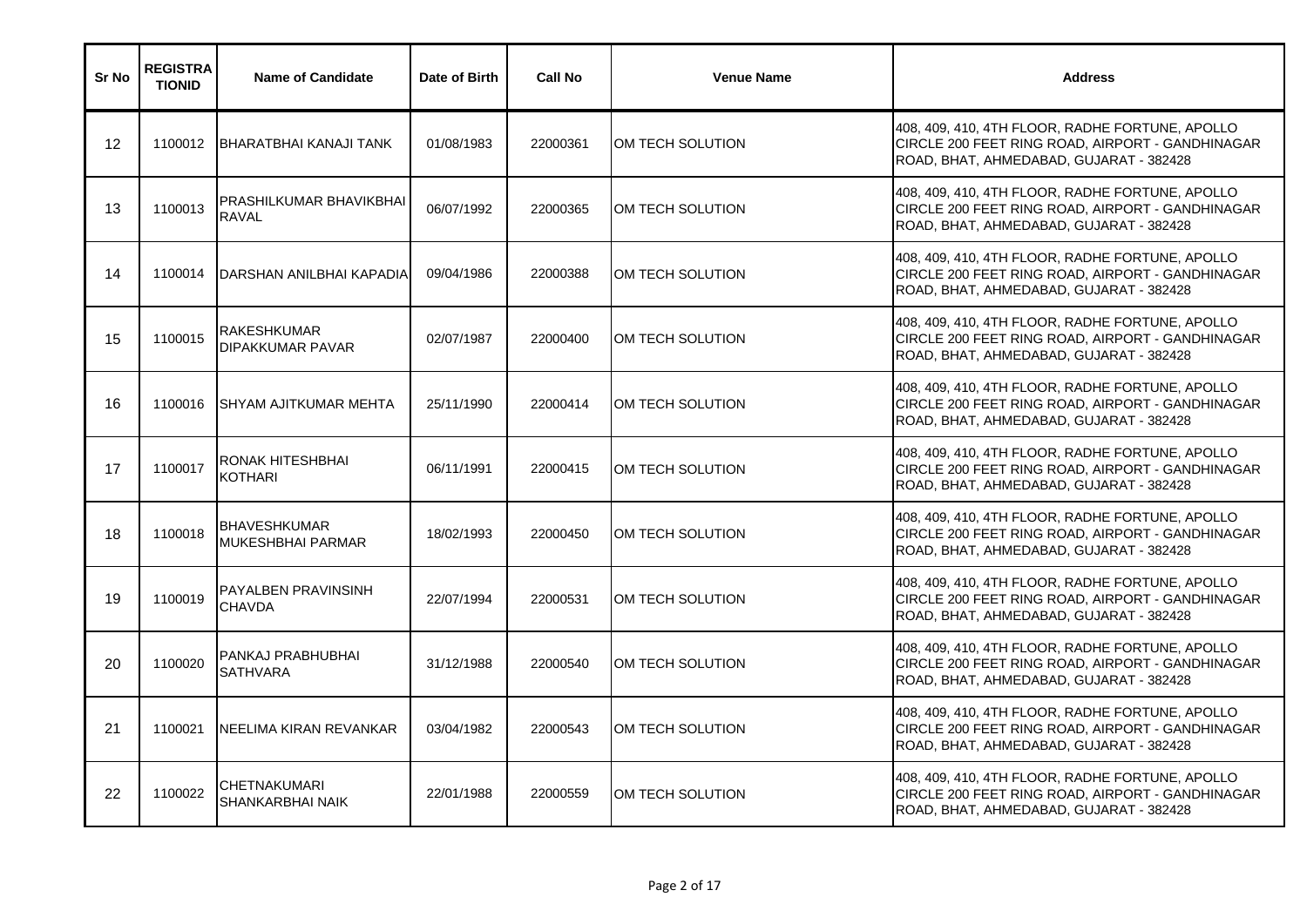| Sr No | <b>REGISTRA</b><br><b>TIONID</b> | <b>Name of Candidate</b>                              | Date of Birth | <b>Call No</b> | <b>Venue Name</b> | <b>Address</b>                                                                                                                                 |
|-------|----------------------------------|-------------------------------------------------------|---------------|----------------|-------------------|------------------------------------------------------------------------------------------------------------------------------------------------|
| 23    | 1100023                          | <b>RAJNIKUMAR</b><br><b>HARGOVANBHAI PARMAR</b>       | 29/01/1989    | 22000597       | IOM TECH SOLUTION | 408, 409, 410, 4TH FLOOR, RADHE FORTUNE, APOLLO<br>CIRCLE 200 FEET RING ROAD, AIRPORT - GANDHINAGAR<br>ROAD, BHAT, AHMEDABAD, GUJARAT - 382428 |
| 24    | 1100024                          | <b>MOHAMAD AFZAL</b><br>MUKHTARAHMAD VOHRA            | 23/02/1990    | 22000631       | OM TECH SOLUTION  | 408, 409, 410, 4TH FLOOR, RADHE FORTUNE, APOLLO<br>CIRCLE 200 FEET RING ROAD, AIRPORT - GANDHINAGAR<br>ROAD, BHAT, AHMEDABAD, GUJARAT - 382428 |
| 25    | 1100025                          | SANGITA PRAVINBHAI<br><b>SHRIMALI</b>                 | 24/06/1978    | 22000662       | OM TECH SOLUTION  | 408, 409, 410, 4TH FLOOR, RADHE FORTUNE, APOLLO<br>CIRCLE 200 FEET RING ROAD, AIRPORT - GANDHINAGAR<br>ROAD, BHAT, AHMEDABAD, GUJARAT - 382428 |
| 26    | 1100026                          | <b>KOMAL KAPIL CELLY</b>                              | 01/12/1993    | 22000673       | OM TECH SOLUTION  | 408, 409, 410, 4TH FLOOR, RADHE FORTUNE, APOLLO<br>CIRCLE 200 FEET RING ROAD, AIRPORT - GANDHINAGAR<br>ROAD, BHAT, AHMEDABAD, GUJARAT - 382428 |
| 27    | 1100027                          | ASHIYA HAMIDALI SAIYED                                | 25/10/1992    | 22000722       | OM TECH SOLUTION  | 408, 409, 410, 4TH FLOOR, RADHE FORTUNE, APOLLO<br>CIRCLE 200 FEET RING ROAD, AIRPORT - GANDHINAGAR<br>ROAD, BHAT, AHMEDABAD, GUJARAT - 382428 |
| 28    | 1100028                          | <b>BHOOMI ANKIT</b><br><b>BRAHMAKSHATRIYA</b>         | 05/08/1984    | 22000739       | OM TECH SOLUTION  | 408, 409, 410, 4TH FLOOR, RADHE FORTUNE, APOLLO<br>CIRCLE 200 FEET RING ROAD, AIRPORT - GANDHINAGAR<br>ROAD, BHAT, AHMEDABAD, GUJARAT - 382428 |
| 29    | 1100029                          | <b>ILAXI VADILAL PATEL</b>                            | 07/09/1993    | 22000799       | OM TECH SOLUTION  | 408, 409, 410, 4TH FLOOR, RADHE FORTUNE, APOLLO<br>CIRCLE 200 FEET RING ROAD, AIRPORT - GANDHINAGAR<br>ROAD, BHAT, AHMEDABAD, GUJARAT - 382428 |
| 30    | 1100030                          | IKISHANKUMAR JITUBHAI<br><b>KAPATEL</b>               | 07/05/1992    | 22000841       | OM TECH SOLUTION  | 408, 409, 410, 4TH FLOOR, RADHE FORTUNE, APOLLO<br>CIRCLE 200 FEET RING ROAD, AIRPORT - GANDHINAGAR<br>ROAD, BHAT, AHMEDABAD, GUJARAT - 382428 |
| 31    | 1100031                          | <b>MOHAMMEDSHAHID</b><br><b>MOHAMMED HANIF SHAIKH</b> | 27/03/1992    | 22000866       | OM TECH SOLUTION  | 408, 409, 410, 4TH FLOOR, RADHE FORTUNE, APOLLO<br>CIRCLE 200 FEET RING ROAD, AIRPORT - GANDHINAGAR<br>ROAD, BHAT, AHMEDABAD, GUJARAT - 382428 |
| 32    | 1100032                          | <b>RIDDHI MIT TRIVEDI</b>                             | 25/10/1992    | 22000867       | OM TECH SOLUTION  | 408, 409, 410, 4TH FLOOR, RADHE FORTUNE, APOLLO<br>CIRCLE 200 FEET RING ROAD, AIRPORT - GANDHINAGAR<br>ROAD, BHAT, AHMEDABAD, GUJARAT - 382428 |
| 33    | 1100033                          | <b>SAGARKUMAR VITTHALBHAI</b><br><b>PARMAR</b>        | 30/05/1994    | 22000889       | OM TECH SOLUTION  | 408, 409, 410, 4TH FLOOR, RADHE FORTUNE, APOLLO<br>CIRCLE 200 FEET RING ROAD, AIRPORT - GANDHINAGAR<br>ROAD, BHAT, AHMEDABAD, GUJARAT - 382428 |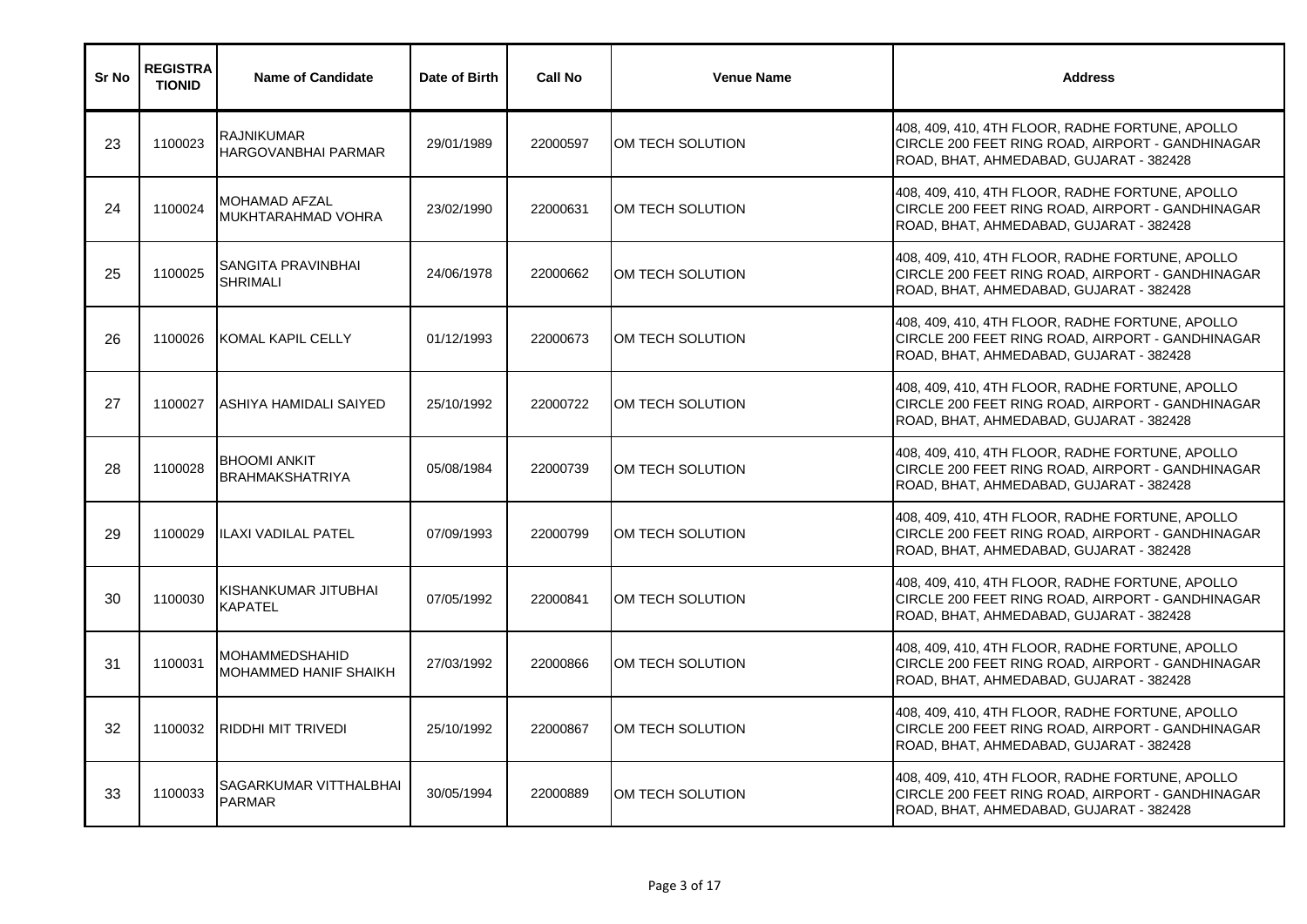| Sr No | <b>REGISTRA</b><br><b>TIONID</b> | <b>Name of Candidate</b>                           | Date of Birth | <b>Call No</b> | <b>Venue Name</b> | <b>Address</b>                                                                                                                                 |
|-------|----------------------------------|----------------------------------------------------|---------------|----------------|-------------------|------------------------------------------------------------------------------------------------------------------------------------------------|
| 34    | 1100034                          | IRAHUL HANUMAT SINGH                               | 25/05/1993    | 22000918       | IOM TECH SOLUTION | 408, 409, 410, 4TH FLOOR, RADHE FORTUNE, APOLLO<br>CIRCLE 200 FEET RING ROAD, AIRPORT - GANDHINAGAR<br>ROAD, BHAT, AHMEDABAD, GUJARAT - 382428 |
| 35    | 1100035                          | <b>RACHANABEN</b><br><b>GORDHANBHAI PRAJAPATI</b>  | 26/05/1991    | 22000974       | OM TECH SOLUTION  | 408, 409, 410, 4TH FLOOR, RADHE FORTUNE, APOLLO<br>CIRCLE 200 FEET RING ROAD, AIRPORT - GANDHINAGAR<br>ROAD, BHAT, AHMEDABAD, GUJARAT - 382428 |
| 36    | 1100036                          | <b>ISHANI DUSHYTANT DAVE</b>                       | 01/05/1984    | 22001002       | OM TECH SOLUTION  | 408, 409, 410, 4TH FLOOR, RADHE FORTUNE, APOLLO<br>CIRCLE 200 FEET RING ROAD, AIRPORT - GANDHINAGAR<br>ROAD, BHAT, AHMEDABAD, GUJARAT - 382428 |
| 37    | 1100037                          | NILESH JITENDRAGIRI GOSAI                          | 06/01/1989    | 22001004       | OM TECH SOLUTION  | 408, 409, 410, 4TH FLOOR, RADHE FORTUNE, APOLLO<br>CIRCLE 200 FEET RING ROAD, AIRPORT - GANDHINAGAR<br>ROAD, BHAT, AHMEDABAD, GUJARAT - 382428 |
| 38    | 1100038                          | <b>MOHAMMADZUBER</b><br><b>GULAMNABI SHAIKH</b>    | 18/05/1993    | 22001017       | OM TECH SOLUTION  | 408, 409, 410, 4TH FLOOR, RADHE FORTUNE, APOLLO<br>CIRCLE 200 FEET RING ROAD, AIRPORT - GANDHINAGAR<br>ROAD, BHAT, AHMEDABAD, GUJARAT - 382428 |
| 39    | 1100039                          | <b>INAHUSH NITINBHAI PATEL</b>                     | 29/07/1993    | 22001031       | OM TECH SOLUTION  | 408, 409, 410, 4TH FLOOR, RADHE FORTUNE, APOLLO<br>CIRCLE 200 FEET RING ROAD, AIRPORT - GANDHINAGAR<br>ROAD, BHAT, AHMEDABAD, GUJARAT - 382428 |
| 40    | 1100040                          | <b>RAJENDRAKUMAR</b><br><b>GANDALAL PATEL</b>      | 27/12/1984    | 22001045       | OM TECH SOLUTION  | 408, 409, 410, 4TH FLOOR, RADHE FORTUNE, APOLLO<br>CIRCLE 200 FEET RING ROAD, AIRPORT - GANDHINAGAR<br>ROAD, BHAT, AHMEDABAD, GUJARAT - 382428 |
| 41    | 1100041                          | CHIRAGKUMAR ASHVINBHAI<br><b>BAROT</b>             | 09/10/1984    | 22001082       | OM TECH SOLUTION  | 408, 409, 410, 4TH FLOOR, RADHE FORTUNE, APOLLO<br>CIRCLE 200 FEET RING ROAD, AIRPORT - GANDHINAGAR<br>ROAD, BHAT, AHMEDABAD, GUJARAT - 382428 |
| 42    | 1100042                          | ARMANKHAN ALTAFHUSEN<br><b>GHASURA</b>             | 03/07/1992    | 22001083       | OM TECH SOLUTION  | 408, 409, 410, 4TH FLOOR, RADHE FORTUNE, APOLLO<br>CIRCLE 200 FEET RING ROAD, AIRPORT - GANDHINAGAR<br>ROAD, BHAT, AHMEDABAD, GUJARAT - 382428 |
| 43    | 1100043                          | <b>MAHAMMDSUFIYAN</b><br><b>MAHAMMDMUSA SINDHI</b> | 15/05/1995    | 22001087       | OM TECH SOLUTION  | 408, 409, 410, 4TH FLOOR, RADHE FORTUNE, APOLLO<br>CIRCLE 200 FEET RING ROAD, AIRPORT - GANDHINAGAR<br>ROAD, BHAT, AHMEDABAD, GUJARAT - 382428 |
| 44    | 1100044                          | PRIYANKA ASHOKKUMAR<br><b>SHUKLA</b>               | 08/10/1991    | 22001115       | OM TECH SOLUTION  | 408, 409, 410, 4TH FLOOR, RADHE FORTUNE, APOLLO<br>CIRCLE 200 FEET RING ROAD, AIRPORT - GANDHINAGAR<br>ROAD, BHAT, AHMEDABAD, GUJARAT - 382428 |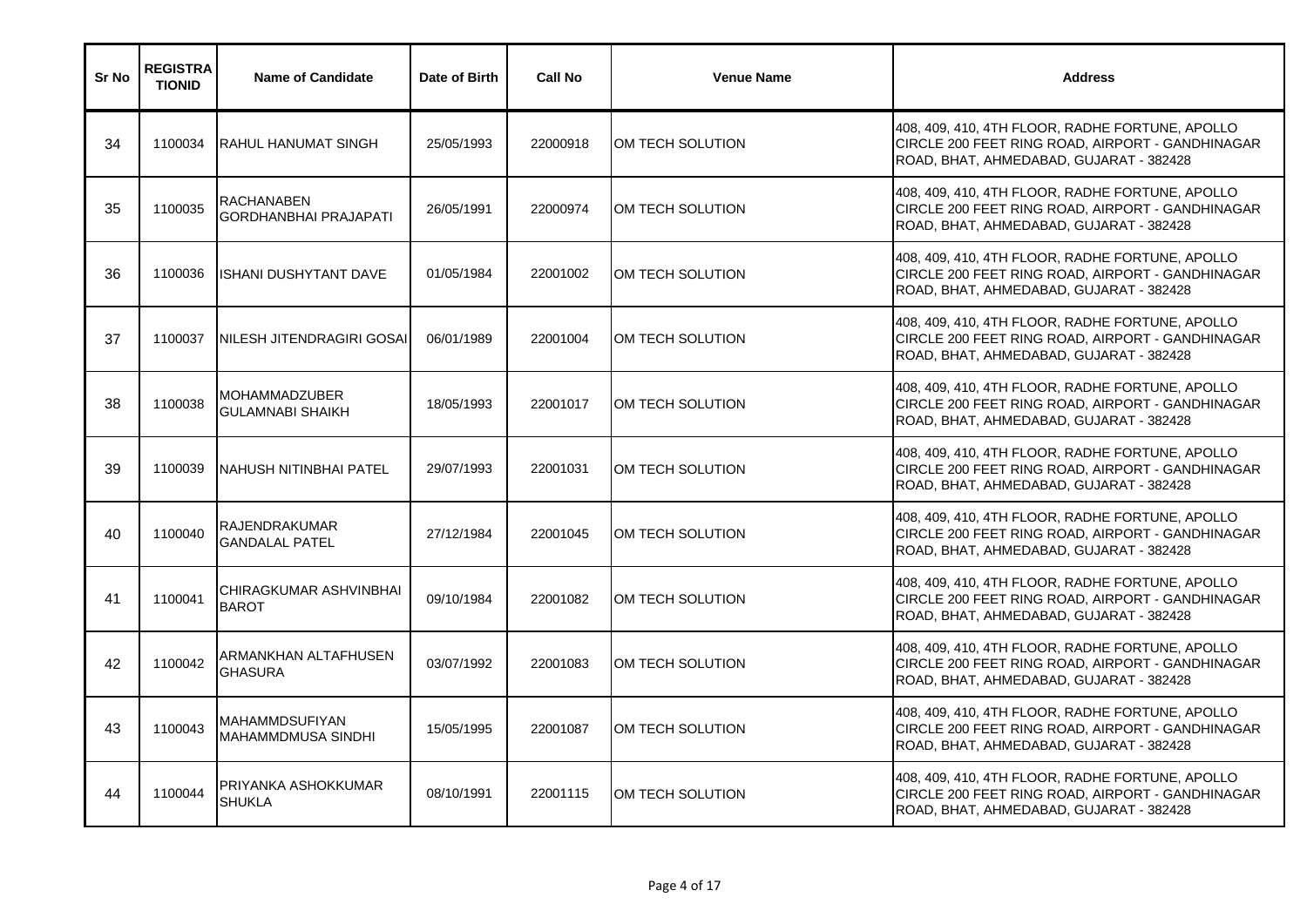| Sr No | <b>REGISTRA</b><br><b>TIONID</b> | <b>Name of Candidate</b>                     | Date of Birth | <b>Call No</b> | <b>Venue Name</b> | <b>Address</b>                                                                                                                                 |
|-------|----------------------------------|----------------------------------------------|---------------|----------------|-------------------|------------------------------------------------------------------------------------------------------------------------------------------------|
| 45    | 1100045                          | RAJESH SHANKARBHAI<br><b>CHAUDHARI</b>       | 15/09/1981    | 22001116       | OM TECH SOLUTION  | 408, 409, 410, 4TH FLOOR, RADHE FORTUNE, APOLLO<br>CIRCLE 200 FEET RING ROAD, AIRPORT - GANDHINAGAR<br>ROAD, BHAT, AHMEDABAD, GUJARAT - 382428 |
| 46    | 1100046                          | <b>PARTH VINAYKANT DAVE</b>                  | 14/10/1993    | 22001118       | OM TECH SOLUTION  | 408, 409, 410, 4TH FLOOR, RADHE FORTUNE, APOLLO<br>CIRCLE 200 FEET RING ROAD, AIRPORT - GANDHINAGAR<br>ROAD, BHAT, AHMEDABAD, GUJARAT - 382428 |
| 47    | 1100047                          | <b>KETAN P AGGARWAL</b>                      | 21/11/1987    | 22001132       | OM TECH SOLUTION  | 408, 409, 410, 4TH FLOOR, RADHE FORTUNE, APOLLO<br>CIRCLE 200 FEET RING ROAD, AIRPORT - GANDHINAGAR<br>ROAD, BHAT, AHMEDABAD, GUJARAT - 382428 |
| 48    | 1100048                          | IMAITRY SAHIL PATEL                          | 29/10/1994    | 22001149       | OM TECH SOLUTION  | 408, 409, 410, 4TH FLOOR, RADHE FORTUNE, APOLLO<br>CIRCLE 200 FEET RING ROAD, AIRPORT - GANDHINAGAR<br>ROAD, BHAT, AHMEDABAD, GUJARAT - 382428 |
| 49    | 1100049                          | <b>SUMITKUMAR SHANTIBHAI</b><br><b>PATEL</b> | 10/04/1987    | 22001150       | OM TECH SOLUTION  | 408, 409, 410, 4TH FLOOR, RADHE FORTUNE, APOLLO<br>CIRCLE 200 FEET RING ROAD, AIRPORT - GANDHINAGAR<br>ROAD, BHAT, AHMEDABAD, GUJARAT - 382428 |
| 50    | 1100050                          | MAHARSHI JAYPRAKASH<br>JOSHI                 | 02/01/1994    | 22001155       | OM TECH SOLUTION  | 408, 409, 410, 4TH FLOOR, RADHE FORTUNE, APOLLO<br>CIRCLE 200 FEET RING ROAD, AIRPORT - GANDHINAGAR<br>ROAD, BHAT, AHMEDABAD, GUJARAT - 382428 |
| 51    | 1100051                          | <b>PRITISH RAJARSHI</b><br><b>ADHWARYU</b>   | 19/03/1992    | 22001168       | OM TECH SOLUTION  | 408, 409, 410, 4TH FLOOR, RADHE FORTUNE, APOLLO<br>CIRCLE 200 FEET RING ROAD, AIRPORT - GANDHINAGAR<br>ROAD, BHAT, AHMEDABAD, GUJARAT - 382428 |
| 52    | 1100052                          | NIRAVKUMAR MAHESHBHAI<br><b>PATEL</b>        | 19/11/1990    | 22001175       | OM TECH SOLUTION  | 408, 409, 410, 4TH FLOOR, RADHE FORTUNE, APOLLO<br>CIRCLE 200 FEET RING ROAD, AIRPORT - GANDHINAGAR<br>ROAD, BHAT, AHMEDABAD, GUJARAT - 382428 |
| 53    | 1100053                          | DEVANSHI HIMANSHUBHAI<br><b>BHATT</b>        | 03/03/1995    | 22001180       | OM TECH SOLUTION  | 408, 409, 410, 4TH FLOOR, RADHE FORTUNE, APOLLO<br>CIRCLE 200 FEET RING ROAD, AIRPORT - GANDHINAGAR<br>ROAD, BHAT, AHMEDABAD, GUJARAT - 382428 |
| 54    | 1100054                          | KANAIYALAL MUKESHBHAI<br><b>PATEL</b>        | 14/07/1989    | 22001188       | OM TECH SOLUTION  | 408, 409, 410, 4TH FLOOR, RADHE FORTUNE, APOLLO<br>CIRCLE 200 FEET RING ROAD, AIRPORT - GANDHINAGAR<br>ROAD, BHAT, AHMEDABAD, GUJARAT - 382428 |
| 55    | 1100055                          | ANURADHA ANILBHAI<br>TRIVEDI                 | 04/04/1990    | 22001192       | OM TECH SOLUTION  | 408, 409, 410, 4TH FLOOR, RADHE FORTUNE, APOLLO<br>CIRCLE 200 FEET RING ROAD, AIRPORT - GANDHINAGAR<br>ROAD, BHAT, AHMEDABAD, GUJARAT - 382428 |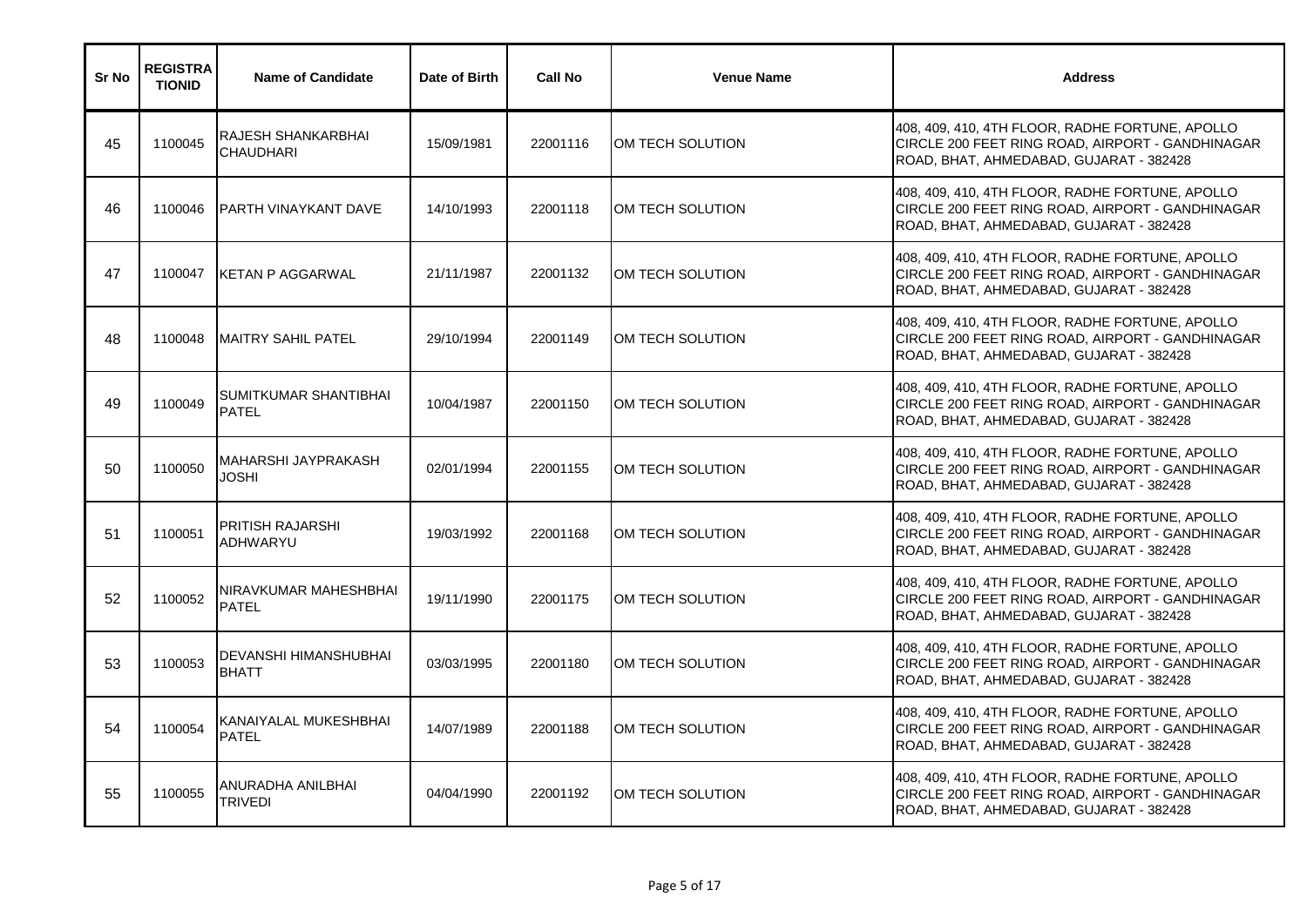| Sr No | <b>REGISTRA</b><br><b>TIONID</b> | <b>Name of Candidate</b>                            | Date of Birth | <b>Call No</b> | <b>Venue Name</b> | <b>Address</b>                                                                                                                                 |
|-------|----------------------------------|-----------------------------------------------------|---------------|----------------|-------------------|------------------------------------------------------------------------------------------------------------------------------------------------|
| 56    | 1100056                          | JATIN MAHENDRAKUMAR<br><b>SOLANKI</b>               | 08/09/1992    | 22001214       | OM TECH SOLUTION  | 408, 409, 410, 4TH FLOOR, RADHE FORTUNE, APOLLO<br>CIRCLE 200 FEET RING ROAD, AIRPORT - GANDHINAGAR<br>ROAD, BHAT, AHMEDABAD, GUJARAT - 382428 |
| 57    | 1100057                          | CHAUHAN JIGAR RAMANLAL                              | 05/11/1981    | 22001215       | OM TECH SOLUTION  | 408, 409, 410, 4TH FLOOR, RADHE FORTUNE, APOLLO<br>CIRCLE 200 FEET RING ROAD, AIRPORT - GANDHINAGAR<br>ROAD, BHAT, AHMEDABAD, GUJARAT - 382428 |
| 58    | 1100058                          | DIVYESH RAMESHBHAI<br><b>PATEL</b>                  | 13/01/1989    | 22001251       | OM TECH SOLUTION  | 408, 409, 410, 4TH FLOOR, RADHE FORTUNE, APOLLO<br>CIRCLE 200 FEET RING ROAD, AIRPORT - GANDHINAGAR<br>ROAD, BHAT, AHMEDABAD, GUJARAT - 382428 |
| 59    | 1100059                          | PARTH GIRISHKUMAR<br><b>BAROT</b>                   | 26/03/1994    | 22001258       | OM TECH SOLUTION  | 408, 409, 410, 4TH FLOOR, RADHE FORTUNE, APOLLO<br>CIRCLE 200 FEET RING ROAD, AIRPORT - GANDHINAGAR<br>ROAD, BHAT, AHMEDABAD, GUJARAT - 382428 |
| 60    | 1100060                          | HONEY NIKUNJKUMAR JANI                              | 07/01/1996    | 22001311       | OM TECH SOLUTION  | 408, 409, 410, 4TH FLOOR, RADHE FORTUNE, APOLLO<br>CIRCLE 200 FEET RING ROAD, AIRPORT - GANDHINAGAR<br>ROAD, BHAT, AHMEDABAD, GUJARAT - 382428 |
| 61    | 1100061                          | <b>NARESHKUMAR</b><br><b>BALVANTSINH ZALA</b>       | 04/02/1990    | 22001314       | OM TECH SOLUTION  | 408, 409, 410, 4TH FLOOR, RADHE FORTUNE, APOLLO<br>CIRCLE 200 FEET RING ROAD, AIRPORT - GANDHINAGAR<br>ROAD, BHAT, AHMEDABAD, GUJARAT - 382428 |
| 62    | 1100062                          | <b>GANPATSINGH RAJUSINGHJI</b><br><b>RAJPUROHIT</b> | 30/08/1987    | 22001328       | OM TECH SOLUTION  | 408, 409, 410, 4TH FLOOR, RADHE FORTUNE, APOLLO<br>CIRCLE 200 FEET RING ROAD, AIRPORT - GANDHINAGAR<br>ROAD, BHAT, AHMEDABAD, GUJARAT - 382428 |
| 63    | 1100063                          | MUKESHKUMAR AMRUTLAL<br><b>PRAJAPATI</b>            | 05/02/1990    | 22001329       | OM TECH SOLUTION  | 408, 409, 410, 4TH FLOOR, RADHE FORTUNE, APOLLO<br>CIRCLE 200 FEET RING ROAD, AIRPORT - GANDHINAGAR<br>ROAD, BHAT, AHMEDABAD, GUJARAT - 382428 |
| 64    | 1100064                          | KALPESHKUMAR<br>MANSUKHBHAI BAROT                   | 01/04/1992    | 22001341       | OM TECH SOLUTION  | 408, 409, 410, 4TH FLOOR, RADHE FORTUNE, APOLLO<br>CIRCLE 200 FEET RING ROAD, AIRPORT - GANDHINAGAR<br>ROAD, BHAT, AHMEDABAD, GUJARAT - 382428 |
| 65    | 1100065                          | URMILABEN JAYDIPSINH<br>ZALA                        | 23/10/1990    | 22001351       | OM TECH SOLUTION  | 408, 409, 410, 4TH FLOOR, RADHE FORTUNE, APOLLO<br>CIRCLE 200 FEET RING ROAD, AIRPORT - GANDHINAGAR<br>ROAD, BHAT, AHMEDABAD, GUJARAT - 382428 |
| 66    | 1100066                          | CHINTAN BHARATKUMAR<br><b>BAROT</b>                 | 04/06/1985    | 22001357       | OM TECH SOLUTION  | 408, 409, 410, 4TH FLOOR, RADHE FORTUNE, APOLLO<br>CIRCLE 200 FEET RING ROAD, AIRPORT - GANDHINAGAR<br>ROAD, BHAT, AHMEDABAD, GUJARAT - 382428 |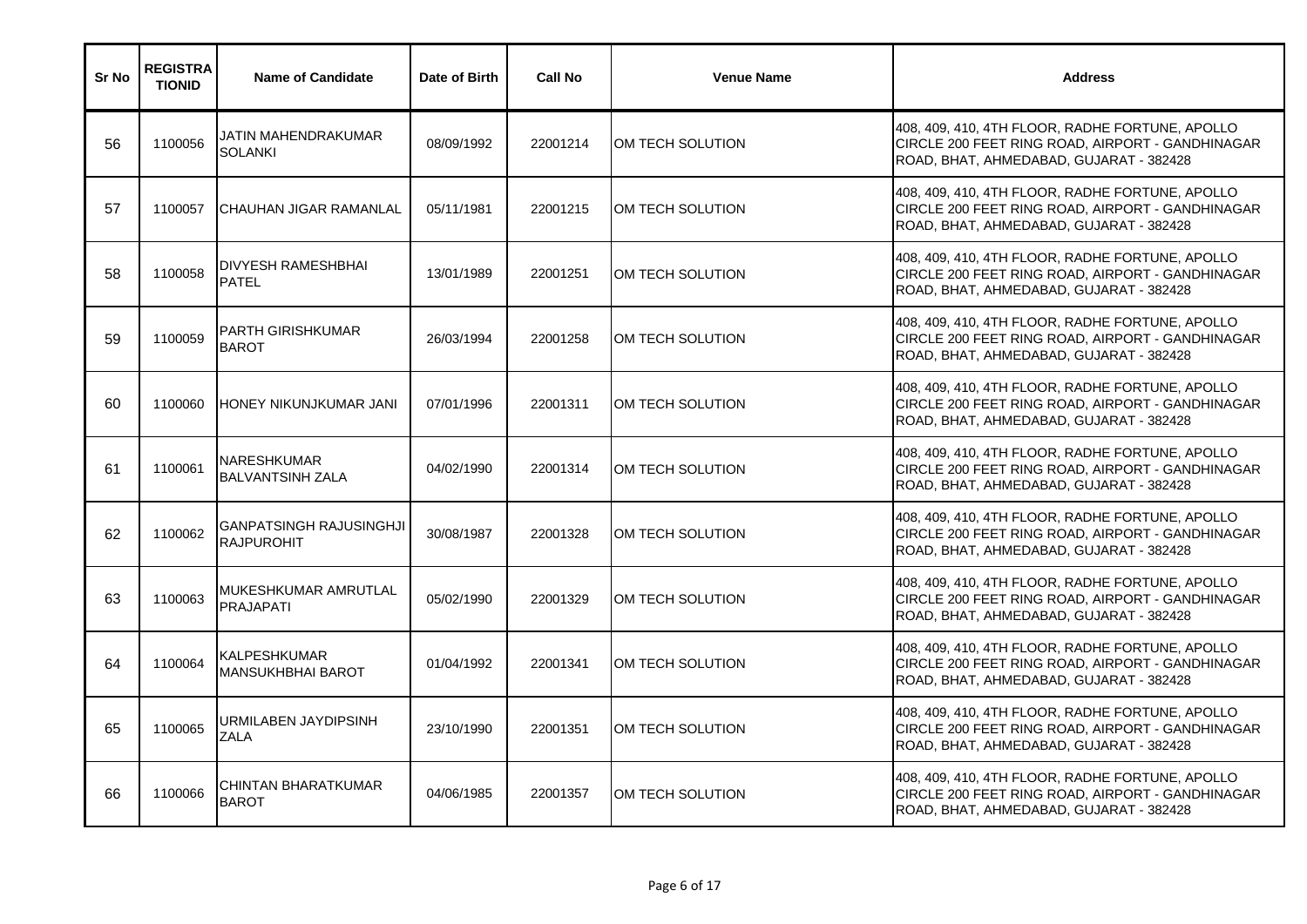| Sr No | <b>REGISTRA</b><br><b>TIONID</b> | <b>Name of Candidate</b>                      | Date of Birth | <b>Call No</b> | <b>Venue Name</b> | <b>Address</b>                                                                                                                                 |
|-------|----------------------------------|-----------------------------------------------|---------------|----------------|-------------------|------------------------------------------------------------------------------------------------------------------------------------------------|
| 67    | 1100067                          | <b>JANKIBEN SURENDRASINH</b><br><b>RAJPUT</b> | 24/06/1990    | 22001360       | OM TECH SOLUTION  | 408, 409, 410, 4TH FLOOR, RADHE FORTUNE, APOLLO<br>CIRCLE 200 FEET RING ROAD, AIRPORT - GANDHINAGAR<br>ROAD, BHAT, AHMEDABAD, GUJARAT - 382428 |
| 68    | 1100068                          | ABDULLA MOHDJAVED<br><b>FAROOQUI</b>          | 20/07/1988    | 22001368       | OM TECH SOLUTION  | 408, 409, 410, 4TH FLOOR, RADHE FORTUNE, APOLLO<br>CIRCLE 200 FEET RING ROAD, AIRPORT - GANDHINAGAR<br>ROAD, BHAT, AHMEDABAD, GUJARAT - 382428 |
| 69    | 1100069                          | JIGAR CHAITANYAKUMAR<br>VYAS                  | 19/10/1988    | 22001389       | OM TECH SOLUTION  | 408, 409, 410, 4TH FLOOR, RADHE FORTUNE, APOLLO<br>CIRCLE 200 FEET RING ROAD, AIRPORT - GANDHINAGAR<br>ROAD, BHAT, AHMEDABAD, GUJARAT - 382428 |
| 70    | 1100070                          | VISHNUBHAI VAGHAJIBHAI<br><b>DESAI</b>        | 24/11/1992    | 22001398       | OM TECH SOLUTION  | 408, 409, 410, 4TH FLOOR, RADHE FORTUNE, APOLLO<br>CIRCLE 200 FEET RING ROAD, AIRPORT - GANDHINAGAR<br>ROAD, BHAT, AHMEDABAD, GUJARAT - 382428 |
| 71    | 1100071                          | KIRANSINH JASVANTSINH<br><b>SOLANKI</b>       | 06/12/1987    | 22001418       | OM TECH SOLUTION  | 408, 409, 410, 4TH FLOOR, RADHE FORTUNE, APOLLO<br>CIRCLE 200 FEET RING ROAD, AIRPORT - GANDHINAGAR<br>ROAD, BHAT, AHMEDABAD, GUJARAT - 382428 |
| 72    | 1100072                          | AJAY RAMESHSINGH<br><b>THAKUR</b>             | 01/07/1989    | 22001502       | OM TECH SOLUTION  | 408, 409, 410, 4TH FLOOR, RADHE FORTUNE, APOLLO<br>CIRCLE 200 FEET RING ROAD, AIRPORT - GANDHINAGAR<br>ROAD, BHAT, AHMEDABAD, GUJARAT - 382428 |
| 73    | 1100073                          | SUDHA DEENANATH TIWARI                        | 15/04/1984    | 22001534       | OM TECH SOLUTION  | 408, 409, 410, 4TH FLOOR, RADHE FORTUNE, APOLLO<br>CIRCLE 200 FEET RING ROAD, AIRPORT - GANDHINAGAR<br>ROAD, BHAT, AHMEDABAD, GUJARAT - 382428 |
| 74    | 1100074                          | NIRAV MUGATLAL VAIDYA                         | 26/02/1981    | 22001548       | OM TECH SOLUTION  | 408, 409, 410, 4TH FLOOR, RADHE FORTUNE, APOLLO<br>CIRCLE 200 FEET RING ROAD, AIRPORT - GANDHINAGAR<br>ROAD, BHAT, AHMEDABAD, GUJARAT - 382428 |
| 75    | 1100075                          | RONAKKUMAR VIJAYBHAI<br><b>BAROT</b>          | 02/05/1988    | 22001597       | OM TECH SOLUTION  | 408, 409, 410, 4TH FLOOR, RADHE FORTUNE, APOLLO<br>CIRCLE 200 FEET RING ROAD, AIRPORT - GANDHINAGAR<br>ROAD, BHAT, AHMEDABAD, GUJARAT - 382428 |
| 76    | 1100076                          | AKASHKUMAR MULSHANKAR<br><b>KATARIYA</b>      | 28/08/1994    | 22001608       | OM TECH SOLUTION  | 408, 409, 410, 4TH FLOOR, RADHE FORTUNE, APOLLO<br>CIRCLE 200 FEET RING ROAD, AIRPORT - GANDHINAGAR<br>ROAD, BHAT, AHMEDABAD, GUJARAT - 382428 |
| 77    | 1100077                          | <b>DILIP SHANKARBHAI</b><br><b>CHANDEL</b>    | 11/03/1989    | 22001630       | OM TECH SOLUTION  | 408, 409, 410, 4TH FLOOR, RADHE FORTUNE, APOLLO<br>CIRCLE 200 FEET RING ROAD, AIRPORT - GANDHINAGAR<br>ROAD, BHAT, AHMEDABAD, GUJARAT - 382428 |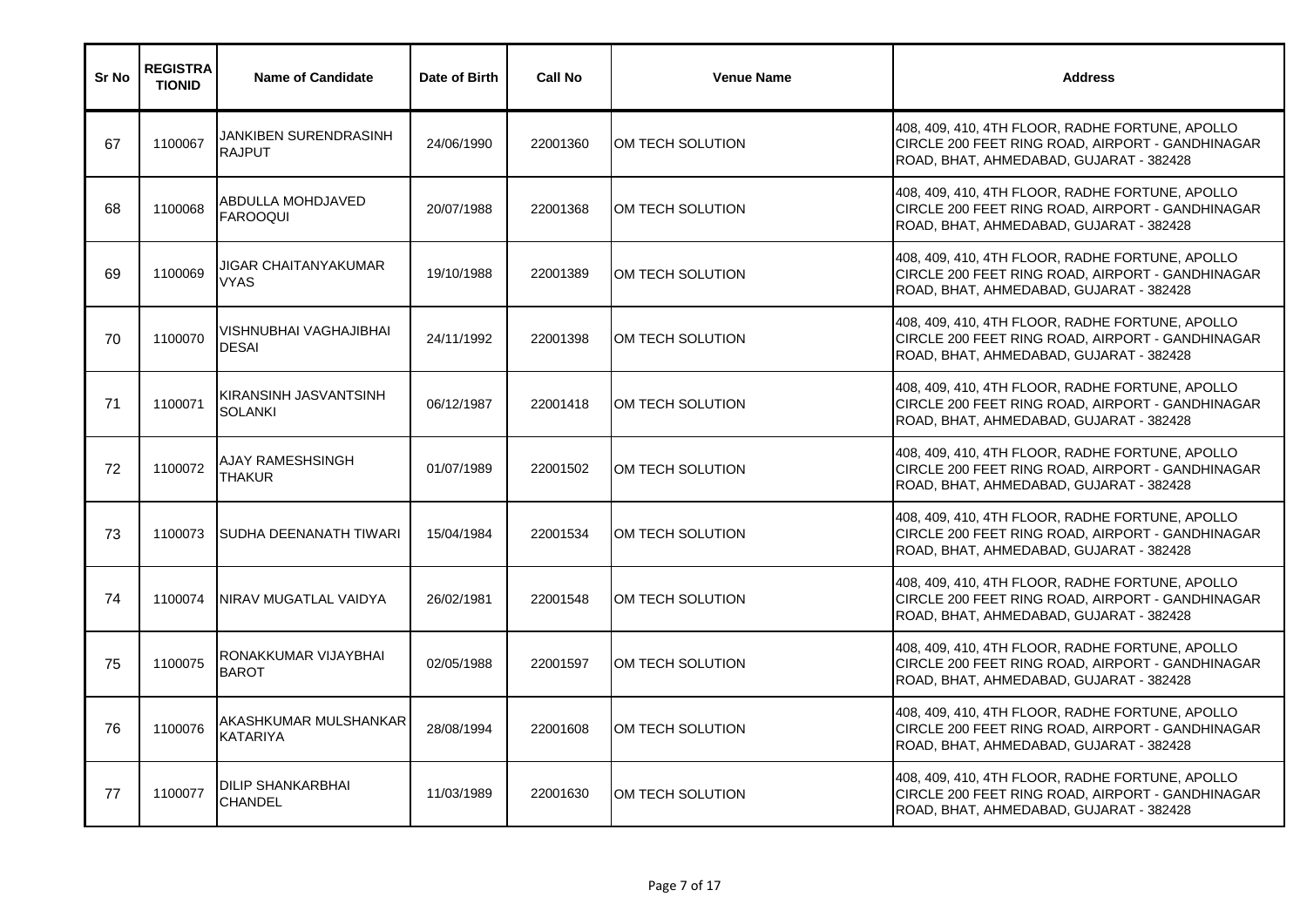| Sr No | <b>REGISTRA</b><br><b>TIONID</b> | <b>Name of Candidate</b>               | Date of Birth | <b>Call No</b> | <b>Venue Name</b>   | <b>Address</b>                                                                                                                                 |
|-------|----------------------------------|----------------------------------------|---------------|----------------|---------------------|------------------------------------------------------------------------------------------------------------------------------------------------|
| 78    | 1100078                          | JANU NILESHBHAI SONI                   | 22/01/1991    | 22001641       | OM TECH SOLUTION    | 408, 409, 410, 4TH FLOOR, RADHE FORTUNE, APOLLO<br>CIRCLE 200 FEET RING ROAD, AIRPORT - GANDHINAGAR<br>ROAD, BHAT, AHMEDABAD, GUJARAT - 382428 |
| 79    | 1100079                          | SANJAYBHAI MOTIBHAI<br><b>CHELANA</b>  | 01/06/1993    | 22001643       | OM TECH SOLUTION    | 408, 409, 410, 4TH FLOOR, RADHE FORTUNE, APOLLO<br>CIRCLE 200 FEET RING ROAD, AIRPORT - GANDHINAGAR<br>ROAD, BHAT, AHMEDABAD, GUJARAT - 382428 |
| 80    | 1100080                          | ABHISHEK KUMAR MAURYA                  | 20/08/1987    | 22001647       | OM TECH SOLUTION    | 408, 409, 410, 4TH FLOOR, RADHE FORTUNE, APOLLO<br>CIRCLE 200 FEET RING ROAD, AIRPORT - GANDHINAGAR<br>ROAD, BHAT, AHMEDABAD, GUJARAT - 382428 |
| 81    | 1100081                          | HETAL VINUBHAI VYAS                    | 27/09/1984    | 22001667       | OM TECH SOLUTION    | 408, 409, 410, 4TH FLOOR, RADHE FORTUNE, APOLLO<br>CIRCLE 200 FEET RING ROAD, AIRPORT - GANDHINAGAR<br>ROAD, BHAT, AHMEDABAD, GUJARAT - 382428 |
| 82    | 1100082                          | SWATI AMARISHKUMAR<br><b>PANDYA</b>    | 18/11/1988    | 22001673       | OM TECH SOLUTION    | 408, 409, 410, 4TH FLOOR, RADHE FORTUNE, APOLLO<br>CIRCLE 200 FEET RING ROAD, AIRPORT - GANDHINAGAR<br>ROAD, BHAT, AHMEDABAD, GUJARAT - 382428 |
| 83    | 1100083                          | RAHULKUMAR KIRTIKUMAR<br>SONI          | 16/09/1988    | 22001678       | OM TECH SOLUTION    | 408, 409, 410, 4TH FLOOR, RADHE FORTUNE, APOLLO<br>CIRCLE 200 FEET RING ROAD, AIRPORT - GANDHINAGAR<br>ROAD, BHAT, AHMEDABAD, GUJARAT - 382428 |
| 84    | 1100084                          | LALITBHAI KHENGARBHAI<br><b>BOLERA</b> | 22/09/1986    | 22001687       | OM TECH SOLUTION    | 408, 409, 410, 4TH FLOOR, RADHE FORTUNE, APOLLO<br>CIRCLE 200 FEET RING ROAD, AIRPORT - GANDHINAGAR<br>ROAD, BHAT, AHMEDABAD, GUJARAT - 382428 |
| 85    | 1100601                          | <b>INITESH SHARMA</b>                  | 16/11/1994    | 22001169       | MBC - BARODA        | MK SQUARE BLDG, B/S BHIDBHANJAN HANUMAN MANDIR,<br>(NEAR VADODARA AIRPORT) HARNI MANDIR ROAD, HARNI,<br>VADODARA, GUJARAT - 390022             |
| 86    | 1100602                          | <b>SUNAINA SANDEEP JANI</b>            | 11/05/1994    | 22001177       | MBC - BARODA        | MK SQUARE BLDG, B/S BHIDBHANJAN HANUMAN MANDIR,<br>(NEAR VADODARA AIRPORT) HARNI MANDIR ROAD, HARNI,<br>VADODARA, GUJARAT - 390022             |
| 87    | 1100603                          | NIKITABEN CHANDRAKANT<br><b>PAREKH</b> | 11/10/1991    | 22001181       | MBC - BARODA        | MK SQUARE BLDG, B/S BHIDBHANJAN HANUMAN MANDIR,<br>(NEAR VADODARA AIRPORT) HARNI MANDIR ROAD, HARNI,<br>VADODARA, GUJARAT - 390022             |
| 88    | 1100604                          | MONIDEEPA BISWAS<br><b>SARKAR</b>      | 16/08/1985    | 22001203       | <b>MBC - BARODA</b> | MK SQUARE BLDG, B/S BHIDBHANJAN HANUMAN MANDIR,<br>(NEAR VADODARA AIRPORT) HARNI MANDIR ROAD, HARNI,<br>VADODARA, GUJARAT - 390022             |
| 89    | 1100605                          | PARTH PURUSHOTTAMLAL<br>MEHTA          | 02/06/1990    | 22001212       | MBC - BARODA        | MK SQUARE BLDG, B/S BHIDBHANJAN HANUMAN MANDIR,<br>(NEAR VADODARA AIRPORT) HARNI MANDIR ROAD, HARNI,<br>VADODARA, GUJARAT - 390022             |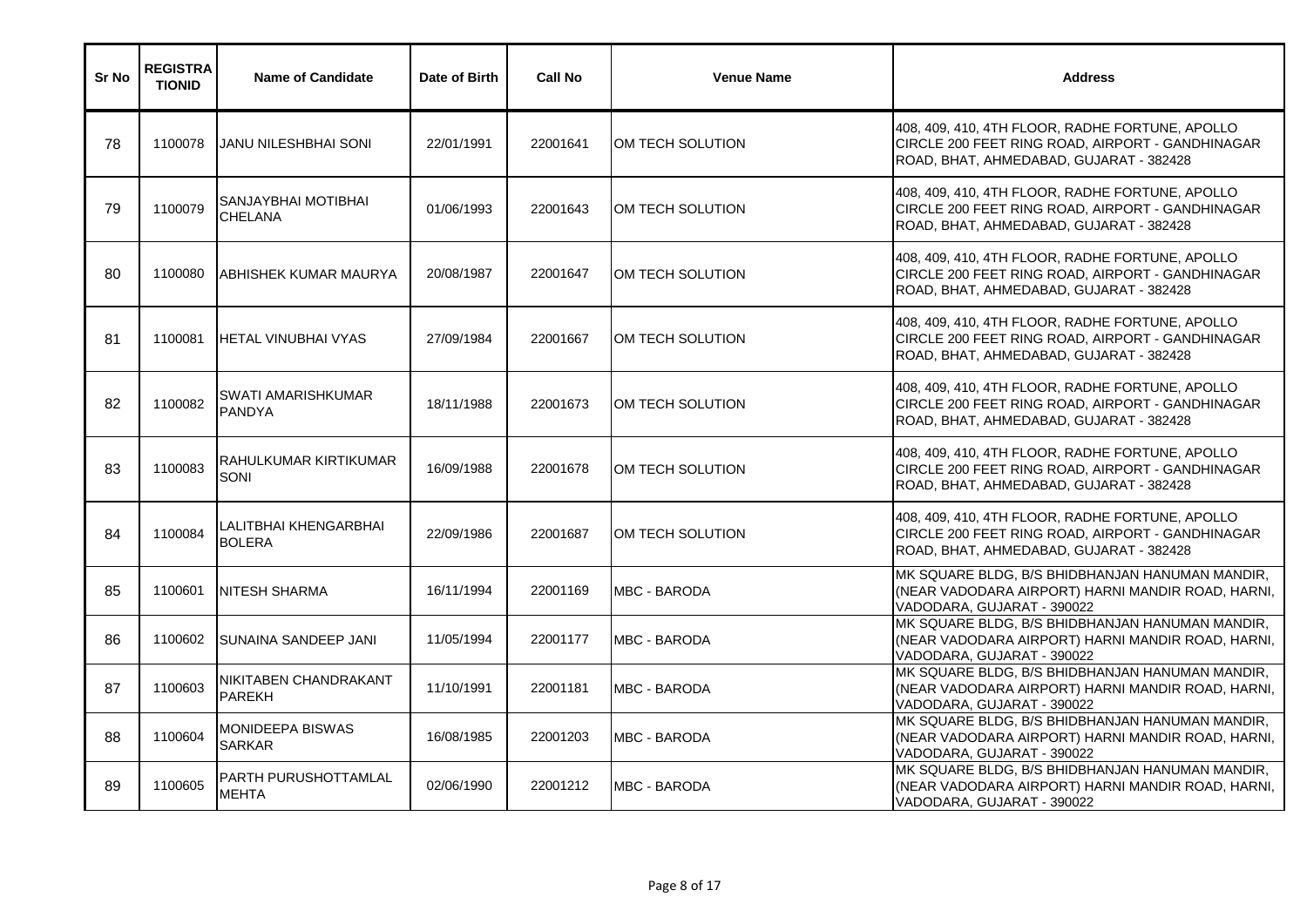| Sr No | <b>REGISTRA</b><br><b>TIONID</b> | <b>Name of Candidate</b>                     | Date of Birth | <b>Call No</b> | <b>Venue Name</b>    | <b>Address</b>                                                                                                                     |
|-------|----------------------------------|----------------------------------------------|---------------|----------------|----------------------|------------------------------------------------------------------------------------------------------------------------------------|
| 90    | 1100606                          | VARDHMAN SADA SHANKAR<br><b>SHARMA</b>       | 11/11/1989    | 22001226       | <b>MBC - BARODA</b>  | MK SQUARE BLDG, B/S BHIDBHANJAN HANUMAN MANDIR,<br>(NEAR VADODARA AIRPORT) HARNI MANDIR ROAD, HARNI,<br>VADODARA, GUJARAT - 390022 |
| 91    | 1100607                          | RAHUL RAJAN                                  | 05/04/1992    | 22001239       | <b>MBC - BARODA</b>  | MK SQUARE BLDG, B/S BHIDBHANJAN HANUMAN MANDIR,<br>(NEAR VADODARA AIRPORT) HARNI MANDIR ROAD, HARNI,<br>VADODARA, GUJARAT - 390022 |
| 92    | 1100608                          | <b>BHARTI SHOBHALAL</b><br><b>SHARMA</b>     | 23/09/1994    | 22001243       | <b>MBC - BARODA</b>  | MK SQUARE BLDG, B/S BHIDBHANJAN HANUMAN MANDIR,<br>(NEAR VADODARA AIRPORT) HARNI MANDIR ROAD, HARNI,<br>VADODARA, GUJARAT - 390022 |
| 93    | 1100609                          | SHIVANI ANILKUMAR PURANI                     | 22/03/1993    | 22001274       | <b>IMBC - BARODA</b> | MK SQUARE BLDG, B/S BHIDBHANJAN HANUMAN MANDIR,<br>(NEAR VADODARA AIRPORT) HARNI MANDIR ROAD, HARNI,<br>VADODARA, GUJARAT - 390022 |
| 94    | 1100610                          | <b>NEHA SONI</b>                             | 02/07/1986    | 22001279       | <b>MBC - BARODA</b>  | MK SQUARE BLDG, B/S BHIDBHANJAN HANUMAN MANDIR,<br>(NEAR VADODARA AIRPORT) HARNI MANDIR ROAD, HARNI,<br>VADODARA, GUJARAT - 390022 |
| 95    | 1100611                          | NISHIT SUNILKUMAR<br><b>CHAUHAN</b>          | 01/11/1989    | 22001284       | <b>MBC - BARODA</b>  | MK SQUARE BLDG, B/S BHIDBHANJAN HANUMAN MANDIR,<br>(NEAR VADODARA AIRPORT) HARNI MANDIR ROAD, HARNI,<br>VADODARA, GUJARAT - 390022 |
| 96    | 1100612                          | <b>JANJANI KUMAR PANDEY</b>                  | 30/04/1991    | 22001287       | <b>MBC - BARODA</b>  | MK SQUARE BLDG, B/S BHIDBHANJAN HANUMAN MANDIR,<br>(NEAR VADODARA AIRPORT) HARNI MANDIR ROAD, HARNI,<br>VADODARA, GUJARAT - 390022 |
| 97    | 1100613                          | PRIYANKABEN BIPINBHAI<br><b>DARJI</b>        | 14/04/1995    | 22001297       | MBC - BARODA         | MK SQUARE BLDG, B/S BHIDBHANJAN HANUMAN MANDIR,<br>(NEAR VADODARA AIRPORT) HARNI MANDIR ROAD, HARNI,<br>VADODARA, GUJARAT - 390022 |
| 98    | 1100614                          | NANDAN SANJAY SONI                           | 26/02/1991    | 22001325       | <b>MBC - BARODA</b>  | MK SQUARE BLDG, B/S BHIDBHANJAN HANUMAN MANDIR,<br>(NEAR VADODARA AIRPORT) HARNI MANDIR ROAD, HARNI,<br>VADODARA, GUJARAT - 390022 |
| 99    | 1100615                          | HIRENKUMAR RAMESHBHAI<br><b>CHAUHAN</b>      | 06/06/1992    | 22001333       | <b>MBC - BARODA</b>  | MK SQUARE BLDG, B/S BHIDBHANJAN HANUMAN MANDIR,<br>(NEAR VADODARA AIRPORT) HARNI MANDIR ROAD, HARNI,<br>VADODARA, GUJARAT - 390022 |
| 100   | 1100616                          | IMALVIKA NAVIN KAPUR                         | 19/05/1994    | 22001340       | <b>MBC - BARODA</b>  | MK SQUARE BLDG, B/S BHIDBHANJAN HANUMAN MANDIR,<br>(NEAR VADODARA AIRPORT) HARNI MANDIR ROAD, HARNI,<br>VADODARA, GUJARAT - 390022 |
| 101   | 1100617                          | <b>PARTH KAMLESH TRIVEDI</b>                 | 09/06/1992    | 22001342       | <b>MBC - BARODA</b>  | MK SQUARE BLDG, B/S BHIDBHANJAN HANUMAN MANDIR,<br>(NEAR VADODARA AIRPORT) HARNI MANDIR ROAD, HARNI,<br>VADODARA, GUJARAT - 390022 |
| 102   | 1100618                          | <b>SHAUNAKBHAI</b><br><b>ASHOKKUMAR SONI</b> | 12/10/1989    | 22001376       | <b>MBC - BARODA</b>  | MK SQUARE BLDG, B/S BHIDBHANJAN HANUMAN MANDIR,<br>(NEAR VADODARA AIRPORT) HARNI MANDIR ROAD, HARNI,<br>VADODARA, GUJARAT - 390022 |
| 103   | 1100619                          | ANUJ JAYKUMAR SURTI                          | 10/12/1989    | 22001386       | MBC - BARODA         | MK SQUARE BLDG, B/S BHIDBHANJAN HANUMAN MANDIR,<br>(NEAR VADODARA AIRPORT) HARNI MANDIR ROAD, HARNI,<br>VADODARA, GUJARAT - 390022 |
| 104   | 1100620                          | RAMESH . JAISWAL                             | 06/12/1986    | 22001387       | <b>MBC - BARODA</b>  | MK SQUARE BLDG, B/S BHIDBHANJAN HANUMAN MANDIR,<br>(NEAR VADODARA AIRPORT) HARNI MANDIR ROAD, HARNI,<br>VADODARA, GUJARAT - 390022 |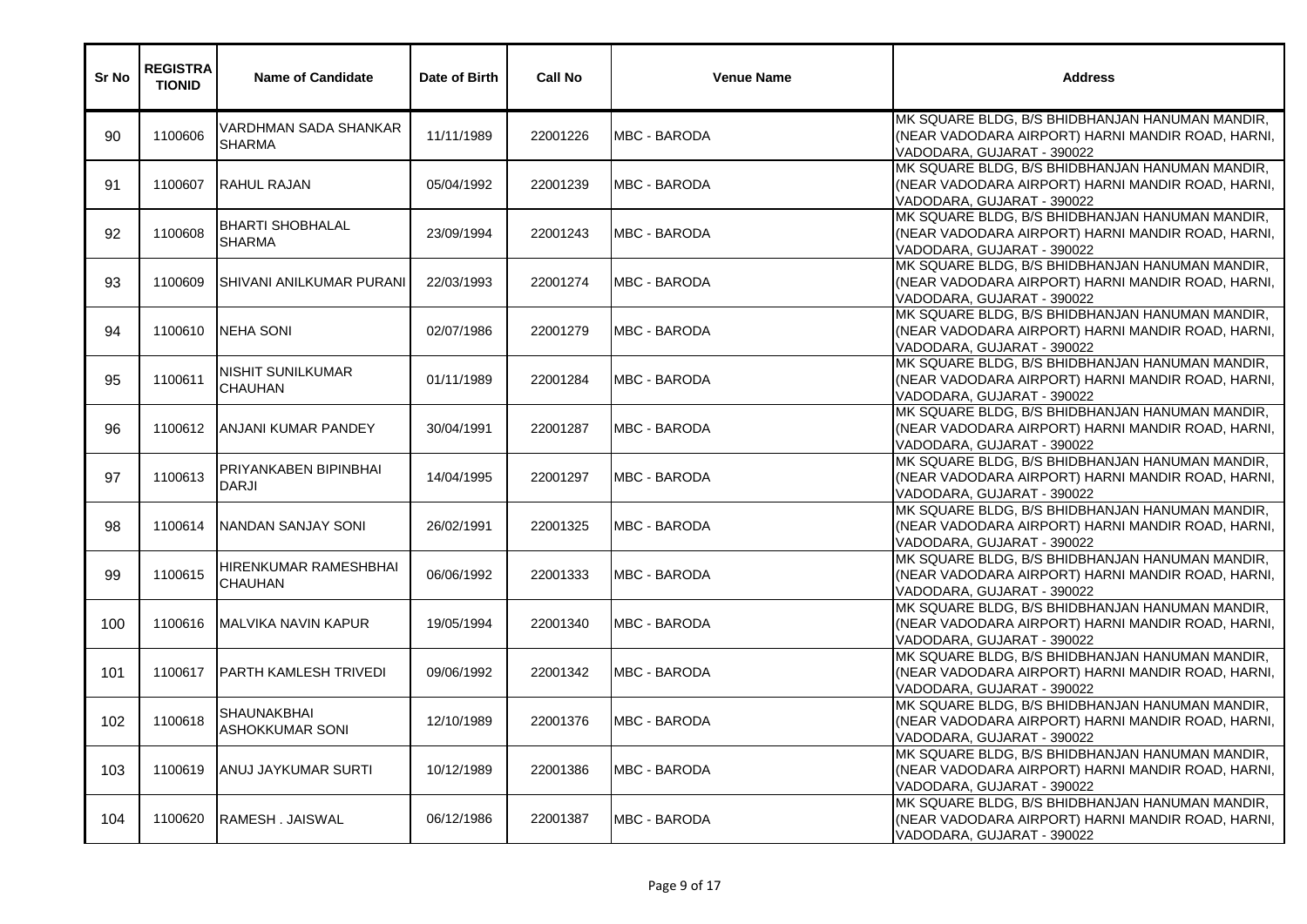| Sr No | <b>REGISTRA</b><br><b>TIONID</b> | <b>Name of Candidate</b>             | Date of Birth | <b>Call No</b> | <b>Venue Name</b>    | <b>Address</b>                                                                                                                     |
|-------|----------------------------------|--------------------------------------|---------------|----------------|----------------------|------------------------------------------------------------------------------------------------------------------------------------|
| 105   | 1100621                          | PANKTEE TUHINANSHU<br><b>TRIVEDI</b> | 23/10/1993    | 22001399       | <b>MBC - BARODA</b>  | MK SQUARE BLDG, B/S BHIDBHANJAN HANUMAN MANDIR,<br>(NEAR VADODARA AIRPORT) HARNI MANDIR ROAD, HARNI,<br>VADODARA, GUJARAT - 390022 |
| 106   | 1100622                          | ANKUL SUNIL CHHETRI                  | 07/10/1990    | 22001401       | <b>MBC - BARODA</b>  | MK SQUARE BLDG, B/S BHIDBHANJAN HANUMAN MANDIR,<br>(NEAR VADODARA AIRPORT) HARNI MANDIR ROAD, HARNI,<br>VADODARA, GUJARAT - 390022 |
| 107   | 1100623                          | PRARTHANA CHAKRAPANI<br><b>CHARI</b> | 10/11/1993    | 22001404       | <b>MBC - BARODA</b>  | MK SQUARE BLDG, B/S BHIDBHANJAN HANUMAN MANDIR,<br>(NEAR VADODARA AIRPORT) HARNI MANDIR ROAD, HARNI,<br>VADODARA, GUJARAT - 390022 |
| 108   | 1100624                          | JAI SHANKAR MEHRA                    | 08/09/1992    | 22001420       | <b>IMBC - BARODA</b> | MK SQUARE BLDG, B/S BHIDBHANJAN HANUMAN MANDIR,<br>(NEAR VADODARA AIRPORT) HARNI MANDIR ROAD, HARNI,<br>VADODARA, GUJARAT - 390022 |
| 109   | 1100625                          | <b>GANESH CHOUDHARY</b>              | 20/01/1991    | 22001426       | <b>MBC - BARODA</b>  | MK SQUARE BLDG, B/S BHIDBHANJAN HANUMAN MANDIR,<br>(NEAR VADODARA AIRPORT) HARNI MANDIR ROAD, HARNI,<br>VADODARA, GUJARAT - 390022 |
| 110   | 1100626                          | SONU RATHORE RATHORE                 | 13/01/2003    | 22001433       | <b>MBC - BARODA</b>  | MK SQUARE BLDG, B/S BHIDBHANJAN HANUMAN MANDIR,<br>(NEAR VADODARA AIRPORT) HARNI MANDIR ROAD, HARNI,<br>VADODARA, GUJARAT - 390022 |
| 111   | 1100627                          | DEEPTIMAN NARENDRA<br>YADAV          | 17/07/1990    | 22001434       | <b>MBC - BARODA</b>  | MK SQUARE BLDG, B/S BHIDBHANJAN HANUMAN MANDIR,<br>(NEAR VADODARA AIRPORT) HARNI MANDIR ROAD, HARNI,<br>VADODARA, GUJARAT - 390022 |
| 112   | 1100628                          | RAVI LADDHA                          | 06/11/1989    | 22001445       | <b>MBC - BARODA</b>  | MK SQUARE BLDG, B/S BHIDBHANJAN HANUMAN MANDIR,<br>(NEAR VADODARA AIRPORT) HARNI MANDIR ROAD, HARNI,<br>VADODARA, GUJARAT - 390022 |
| 113   | 1100629                          | DIPAK VITTHALBHAI<br>CHAUHAN         | 31/01/1990    | 22001462       | <b>MBC - BARODA</b>  | MK SQUARE BLDG, B/S BHIDBHANJAN HANUMAN MANDIR,<br>(NEAR VADODARA AIRPORT) HARNI MANDIR ROAD, HARNI,<br>VADODARA, GUJARAT - 390022 |
| 114   | 1100630                          | <b>MOHSIN KARIMBHAI MIR</b>          | 15/02/1986    | 22001492       | <b>MBC - BARODA</b>  | MK SQUARE BLDG, B/S BHIDBHANJAN HANUMAN MANDIR,<br>(NEAR VADODARA AIRPORT) HARNI MANDIR ROAD, HARNI,<br>VADODARA, GUJARAT - 390022 |
| 115   | 1100631                          | INEHA ASHOK VAIDYA                   | 02/10/1992    | 22001497       | MBC - BARODA         | MK SQUARE BLDG, B/S BHIDBHANJAN HANUMAN MANDIR,<br>(NEAR VADODARA AIRPORT) HARNI MANDIR ROAD, HARNI,<br>VADODARA, GUJARAT - 390022 |
| 116   | 1100632                          | HIRAL AMRUTBHAI<br>THUMMAR           | 23/12/1991    | 22001511       | <b>MBC - BARODA</b>  | MK SQUARE BLDG, B/S BHIDBHANJAN HANUMAN MANDIR,<br>(NEAR VADODARA AIRPORT) HARNI MANDIR ROAD, HARNI,<br>VADODARA, GUJARAT - 390022 |
| 117   | 1100633                          | FAHIM MOHAMMEDRAZZAK<br>HAKIM        | 05/04/1987    | 22001513       | <b>MBC - BARODA</b>  | MK SQUARE BLDG, B/S BHIDBHANJAN HANUMAN MANDIR,<br>(NEAR VADODARA AIRPORT) HARNI MANDIR ROAD, HARNI,<br>VADODARA, GUJARAT - 390022 |
| 118   | 1100634                          | DEEPALI KARTIKEY SINGH               | 18/08/1990    | 22001533       | MBC - BARODA         | MK SQUARE BLDG, B/S BHIDBHANJAN HANUMAN MANDIR,<br>(NEAR VADODARA AIRPORT) HARNI MANDIR ROAD, HARNI,<br>VADODARA, GUJARAT - 390022 |
| 119   | 1100635                          | <b>ZARANA NIKHIL DESAI</b>           | 21/12/1985    | 22001538       | <b>MBC - BARODA</b>  | MK SQUARE BLDG, B/S BHIDBHANJAN HANUMAN MANDIR,<br>(NEAR VADODARA AIRPORT) HARNI MANDIR ROAD, HARNI,<br>VADODARA, GUJARAT - 390022 |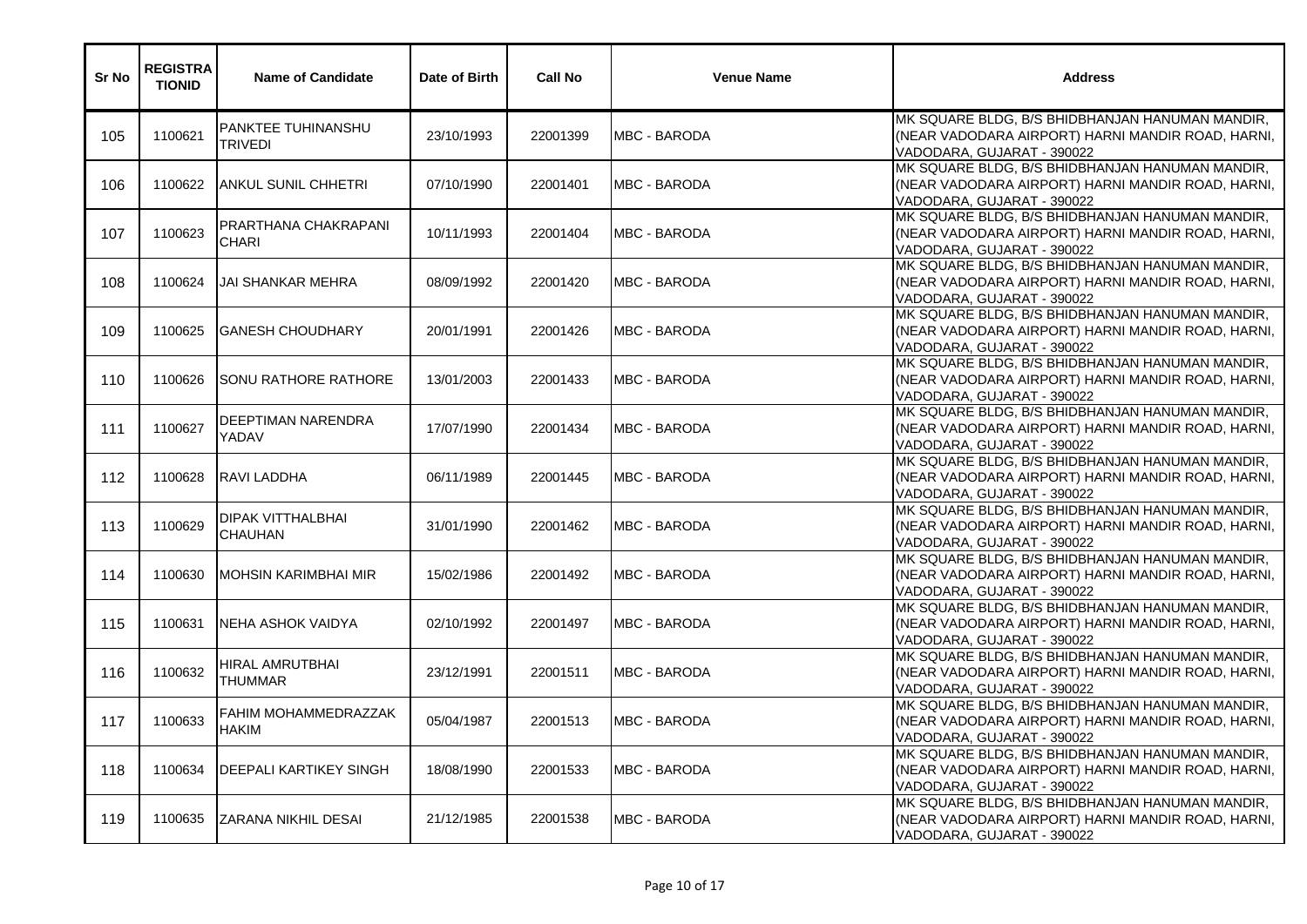| Sr No | <b>REGISTRA</b><br><b>TIONID</b> | <b>Name of Candidate</b>                            | Date of Birth | <b>Call No</b> | <b>Venue Name</b>    | <b>Address</b>                                                                                                                     |
|-------|----------------------------------|-----------------------------------------------------|---------------|----------------|----------------------|------------------------------------------------------------------------------------------------------------------------------------|
| 120   | 1100636                          | <b>GAURANG</b><br>CHANDRAKANTBHAI<br><b>PADARIA</b> | 14/08/1992    | 22001589       | <b>MBC - BARODA</b>  | MK SQUARE BLDG, B/S BHIDBHANJAN HANUMAN MANDIR,<br>(NEAR VADODARA AIRPORT) HARNI MANDIR ROAD, HARNI,<br>VADODARA, GUJARAT - 390022 |
| 121   | 1100637                          | MITULKUMAR PRAFULBHAI<br><b>PATEL</b>               | 12/12/1987    | 22001600       | <b>MBC - BARODA</b>  | MK SQUARE BLDG, B/S BHIDBHANJAN HANUMAN MANDIR,<br>(NEAR VADODARA AIRPORT) HARNI MANDIR ROAD, HARNI,<br>VADODARA, GUJARAT - 390022 |
| 122   | 1100638                          | SANKET ASHOKKUMAR<br><b>KANOJIA</b>                 | 14/12/1993    | 22001617       | <b>MBC - BARODA</b>  | MK SQUARE BLDG, B/S BHIDBHANJAN HANUMAN MANDIR,<br>(NEAR VADODARA AIRPORT) HARNI MANDIR ROAD, HARNI,<br>VADODARA, GUJARAT - 390022 |
| 123   | 1100639                          | KUNDANSINH GOPALSINH<br>RAULJI                      | 21/01/1989    | 22001619       | <b>MBC - BARODA</b>  | MK SQUARE BLDG, B/S BHIDBHANJAN HANUMAN MANDIR,<br>(NEAR VADODARA AIRPORT) HARNI MANDIR ROAD, HARNI,<br>VADODARA, GUJARAT - 390022 |
| 124   | 1100640                          | PRIYANKA PRAMOD SHARMA                              | 20/02/1990    | 22001620       | <b>IMBC - BARODA</b> | MK SQUARE BLDG, B/S BHIDBHANJAN HANUMAN MANDIR,<br>(NEAR VADODARA AIRPORT) HARNI MANDIR ROAD, HARNI,<br>VADODARA, GUJARAT - 390022 |
| 125   | 1100641                          | MOHAMMEDFARHAD SALIM<br>LOHIYA                      | 21/09/1990    | 22001622       | MBC - BARODA         | MK SQUARE BLDG, B/S BHIDBHANJAN HANUMAN MANDIR,<br>(NEAR VADODARA AIRPORT) HARNI MANDIR ROAD, HARNI,<br>VADODARA, GUJARAT - 390022 |
| 126   | 1100642                          | KUNJAN HASMUKHBHAI<br>VASAVA                        | 22/03/1994    | 22001624       | <b>MBC - BARODA</b>  | MK SQUARE BLDG, B/S BHIDBHANJAN HANUMAN MANDIR,<br>(NEAR VADODARA AIRPORT) HARNI MANDIR ROAD, HARNI,<br>VADODARA, GUJARAT - 390022 |
| 127   | 1100643                          | <b>MS NIKITA SHANGLOO</b>                           | 03/12/1992    | 22001632       | <b>MBC - BARODA</b>  | MK SQUARE BLDG, B/S BHIDBHANJAN HANUMAN MANDIR,<br>(NEAR VADODARA AIRPORT) HARNI MANDIR ROAD, HARNI,<br>VADODARA, GUJARAT - 390022 |
| 128   | 1100644                          | SHAHNAWAZALI<br><b>GULAMRASUL SAIYAD</b>            | 05/09/1990    | 22001637       | <b>MBC - BARODA</b>  | MK SQUARE BLDG, B/S BHIDBHANJAN HANUMAN MANDIR,<br>(NEAR VADODARA AIRPORT) HARNI MANDIR ROAD, HARNI,<br>VADODARA, GUJARAT - 390022 |
| 129   | 1100645                          | SHIVANAND DAYARAM<br><b>MISHRA</b>                  | 12/07/1991    | 22001645       | <b>MBC - BARODA</b>  | MK SQUARE BLDG, B/S BHIDBHANJAN HANUMAN MANDIR,<br>(NEAR VADODARA AIRPORT) HARNI MANDIR ROAD, HARNI,<br>VADODARA, GUJARAT - 390022 |
| 130   | 1100646                          | SHIVANI SANJAYBHAI DAVE                             | 15/04/1993    | 22001651       | <b>MBC - BARODA</b>  | MK SQUARE BLDG, B/S BHIDBHANJAN HANUMAN MANDIR,<br>(NEAR VADODARA AIRPORT) HARNI MANDIR ROAD, HARNI,<br>VADODARA, GUJARAT - 390022 |
| 131   | 1100647                          | PAWAN ANIL GIRDHAR                                  | 22/12/1990    | 22001660       | <b>MBC - BARODA</b>  | MK SQUARE BLDG, B/S BHIDBHANJAN HANUMAN MANDIR,<br>(NEAR VADODARA AIRPORT) HARNI MANDIR ROAD, HARNI,<br>VADODARA, GUJARAT - 390022 |
| 132   | 1100648                          | ANURAG HARENDRA SINGH                               | 12/07/1987    | 22001664       | <b>MBC - BARODA</b>  | MK SQUARE BLDG, B/S BHIDBHANJAN HANUMAN MANDIR,<br>(NEAR VADODARA AIRPORT) HARNI MANDIR ROAD, HARNI,<br>VADODARA, GUJARAT - 390022 |
| 133   | 1100649                          | SALMANKHAN RASIDBHAI<br><b>MEMAN</b>                | 02/05/1992    | 22001675       | <b>MBC - BARODA</b>  | MK SQUARE BLDG, B/S BHIDBHANJAN HANUMAN MANDIR,<br>(NEAR VADODARA AIRPORT) HARNI MANDIR ROAD, HARNI,<br>VADODARA, GUJARAT - 390022 |
| 134   | 1100650                          | DEEPIKA HARI RANAWAT                                | 16/06/1993    | 22001689       | <b>MBC - BARODA</b>  | MK SQUARE BLDG, B/S BHIDBHANJAN HANUMAN MANDIR,<br>(NEAR VADODARA AIRPORT) HARNI MANDIR ROAD, HARNI,<br>VADODARA, GUJARAT - 390022 |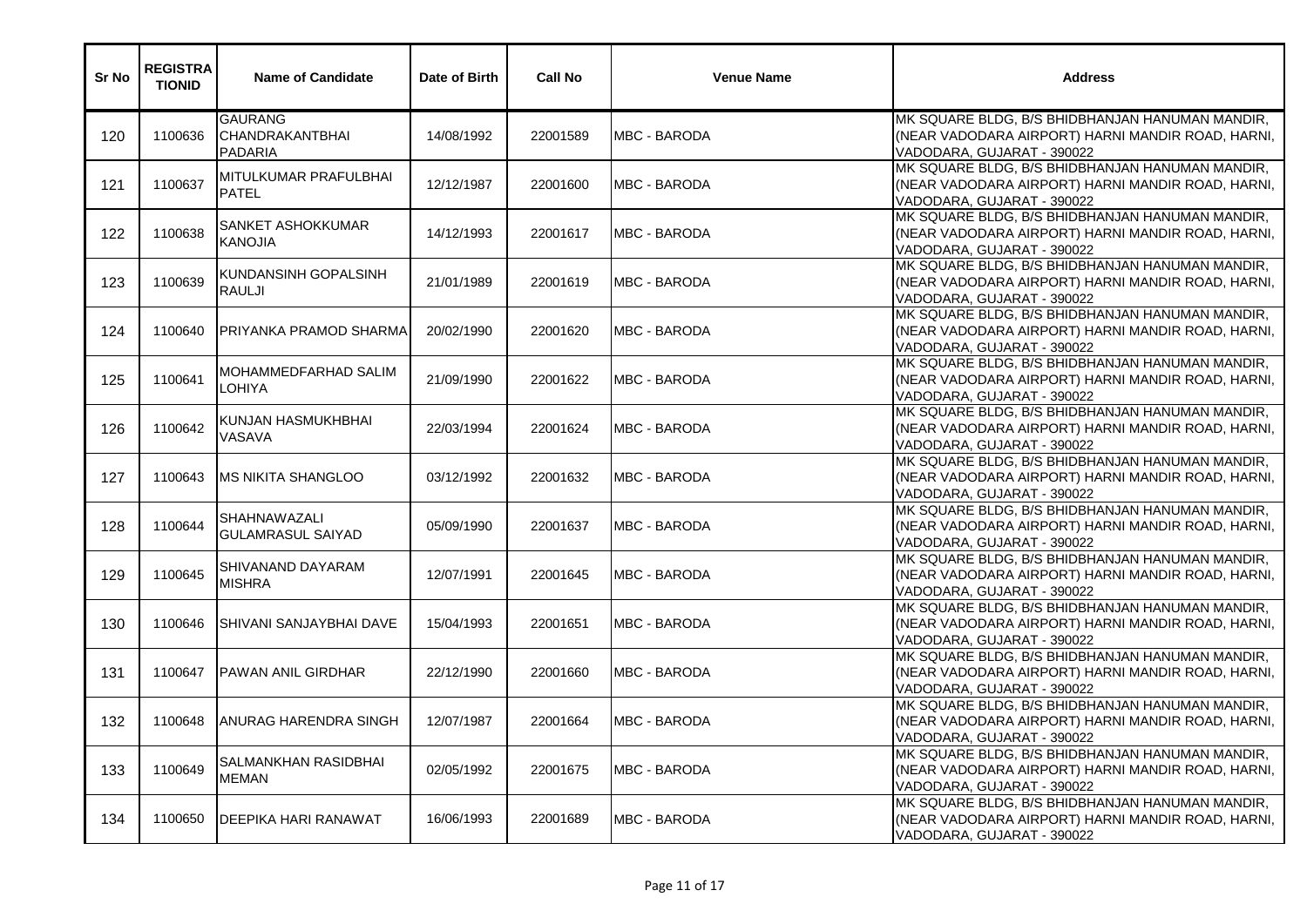| <b>Sr No</b> | <b>REGISTRA</b><br><b>TIONID</b> | <b>Name of Candidate</b>                                          | Date of Birth | <b>Call No</b> | <b>Venue Name</b>                               | <b>Address</b>                                                                                                                     |
|--------------|----------------------------------|-------------------------------------------------------------------|---------------|----------------|-------------------------------------------------|------------------------------------------------------------------------------------------------------------------------------------|
| 135          | 1100651                          | DEEPABALI SANKAR NATH                                             | 25/04/1990    | 22001692       | <b>MBC - BARODA</b>                             | MK SQUARE BLDG, B/S BHIDBHANJAN HANUMAN MANDIR,<br>(NEAR VADODARA AIRPORT) HARNI MANDIR ROAD, HARNI,<br>VADODARA, GUJARAT - 390022 |
| 136          | 1100652                          | PAVANKUMAR RADHESHYAM<br><b>MAURYA</b>                            | 03/12/1988    | 22001709       | <b>MBC - BARODA</b>                             | MK SQUARE BLDG, B/S BHIDBHANJAN HANUMAN MANDIR,<br>(NEAR VADODARA AIRPORT) HARNI MANDIR ROAD, HARNI,<br>VADODARA, GUJARAT - 390022 |
| 137          | 1100759                          | ASHISHKUMAR MAKABHAI<br><b>CHAUDHARI</b>                          | 23/06/1990    | 22000011       | VADODRA INSTITUE OF ENGINEERING -<br>VIT        | VADODRA HALOL TOLL ROAD, AT KOTAMBI, TAL.<br>WAGHODIA, BARODA, GUJARAT - 391510                                                    |
| 138          | 1100760                          | <b>DIXITA RAVINDRABHAI</b><br><b>SUTHAR</b>                       | 20/06/1995    | 22000013       | VADODRA INSTITUE OF ENGINEERING -<br>VIT        | VADODRA HALOL TOLL ROAD, AT KOTAMBI, TAL.<br>WAGHODIA, BARODA, GUJARAT - 391510                                                    |
| 139          | 1100761                          | POOJA ASHWINBHAI MODI                                             | 24/01/1992    | 22000082       | VADODRA INSTITUE OF ENGINEERING -<br>VIT        | VADODRA HALOL TOLL ROAD, AT KOTAMBI, TAL.<br>WAGHODIA, BARODA, GUJARAT - 391510                                                    |
| 140          | 1100762                          | ABHAY ASHWINKUMAR<br><b>SHAH</b>                                  | 14/05/1988    | 22000187       | VADODRA INSTITUE OF ENGINEERING -<br>VIT        | VADODRA HALOL TOLL ROAD, AT KOTAMBI, TAL.<br>WAGHODIA, BARODA, GUJARAT - 391510                                                    |
| 141          | 1100763                          | DHAVAL BHAVARSING<br><b>PUROHIT</b>                               | 07/11/1994    | 22000198       | VADODRA INSTITUE OF ENGINEERING -<br>VIT        | VADODRA HALOL TOLL ROAD, AT KOTAMBI, TAL.<br>WAGHODIA, BARODA, GUJARAT - 391510                                                    |
| 142          | 1100764                          | RAVI NILESH MANDALIYA                                             | 20/05/1989    | 22000216       | VADODRA INSTITUE OF ENGINEERING -<br>VIT        | VADODRA HALOL TOLL ROAD, AT KOTAMBI, TAL.<br>WAGHODIA, BARODA, GUJARAT - 391510                                                    |
| 143          | 1100766                          | SURBHI DINESHCHANDRA<br>LAKHARA                                   | 13/10/1988    | 22000245       | VADODRA INSTITUE OF ENGINEERING -<br><b>VIT</b> | VADODRA HALOL TOLL ROAD, AT KOTAMBI, TAL.<br>WAGHODIA, BARODA, GUJARAT - 391510                                                    |
| 144          | 1100767                          | YOGESHBHAI MAVJIBHAI<br><b>VATVESA</b>                            | 26/12/1989    | 22000258       | VADODRA INSTITUE OF ENGINEERING -<br>VIT        | VADODRA HALOL TOLL ROAD, AT KOTAMBI, TAL.<br>WAGHODIA, BARODA, GUJARAT - 391510                                                    |
| 145          | 1100768                          | MOHAMMADZUBER<br>ABDULRASID KURESHI                               | 10/10/1990    | 22000278       | VADODRA INSTITUE OF ENGINEERING -<br><b>VIT</b> | VADODRA HALOL TOLL ROAD, AT KOTAMBI, TAL.<br>WAGHODIA, BARODA, GUJARAT - 391510                                                    |
| 146          | 1100769                          | PRAFULBHAI CHHAGANBHAI<br><b>PARMAR</b>                           | 05/11/1989    | 22000289       | VADODRA INSTITUE OF ENGINEERING -<br>VIT        | VADODRA HALOL TOLL ROAD, AT KOTAMBI, TAL.<br>WAGHODIA, BARODA, GUJARAT - 391510                                                    |
| 147          | 1100770                          | <b>DILAVARBHAI</b><br><b>MIYAMAHAMADBHAI</b><br><b>DHARANWALA</b> | 20/12/1988    | 22000294       | VADODRA INSTITUE OF ENGINEERING -<br><b>VIT</b> | VADODRA HALOL TOLL ROAD, AT KOTAMBI, TAL.<br>WAGHODIA, BARODA, GUJARAT - 391510                                                    |
| 148          | 1100771                          | NIMISHABEN DHARAMSINH<br><b>PADHIYAR</b>                          | 22/09/1991    | 22000295       | VADODRA INSTITUE OF ENGINEERING -<br><b>VIT</b> | VADODRA HALOL TOLL ROAD, AT KOTAMBI, TAL.<br>WAGHODIA, BARODA, GUJARAT - 391510                                                    |
| 149          | 1100773                          | <b>JIGISHA VIJAYSINH</b><br><b>CHAUHAN</b>                        | 02/05/1994    | 22000306       | VADODRA INSTITUE OF ENGINEERING -<br>VIT        | VADODRA HALOL TOLL ROAD, AT KOTAMBI, TAL.<br>WAGHODIA, BARODA, GUJARAT - 391510                                                    |
| 150          | 1100774                          | KUNAL MAYANKBHAI<br><b>BHAVSAR</b>                                | 09/08/1988    | 22000358       | VADODRA INSTITUE OF ENGINEERING -<br><b>VIT</b> | VADODRA HALOL TOLL ROAD, AT KOTAMBI, TAL.<br>WAGHODIA, BARODA, GUJARAT - 391510                                                    |
| 151          | 1100775                          | <b>ASITA HARENDRAKUMAR</b><br>VAKIL                               | 17/09/1985    | 22000375       | VADODRA INSTITUE OF ENGINEERING -<br><b>VIT</b> | VADODRA HALOL TOLL ROAD, AT KOTAMBI, TAL.<br>WAGHODIA, BARODA, GUJARAT - 391510                                                    |
| 152          | 1100776                          | JATINKUMAR VIJAYKUMAR<br><b>PAINTER</b>                           | 11/05/1993    | 22000389       | VADODRA INSTITUE OF ENGINEERING -<br>VIT        | VADODRA HALOL TOLL ROAD, AT KOTAMBI, TAL.<br>WAGHODIA, BARODA, GUJARAT - 391510                                                    |
| 153          | 1100777                          | <b>ARPITA KIRTIKANT JOSHI</b>                                     | 13/09/1984    | 22000398       | VADODRA INSTITUE OF ENGINEERING -<br>VIT        | VADODRA HALOL TOLL ROAD, AT KOTAMBI, TAL.<br>WAGHODIA, BARODA, GUJARAT - 391510                                                    |
| 154          | 1100779                          | TEJAL NAGJIBHAI ROHIT                                             | 25/08/1987    | 22000509       | VADODRA INSTITUE OF ENGINEERING -<br>VIT        | VADODRA HALOL TOLL ROAD, AT KOTAMBI, TAL.<br>WAGHODIA, BARODA, GUJARAT - 391510                                                    |
| 155          | 1100780                          | KRINA RAJANKUMAR TAILOR                                           | 30/06/1992    | 22000523       | VADODRA INSTITUE OF ENGINEERING -<br><b>VIT</b> | VADODRA HALOL TOLL ROAD, AT KOTAMBI, TAL.<br>WAGHODIA, BARODA, GUJARAT - 391510                                                    |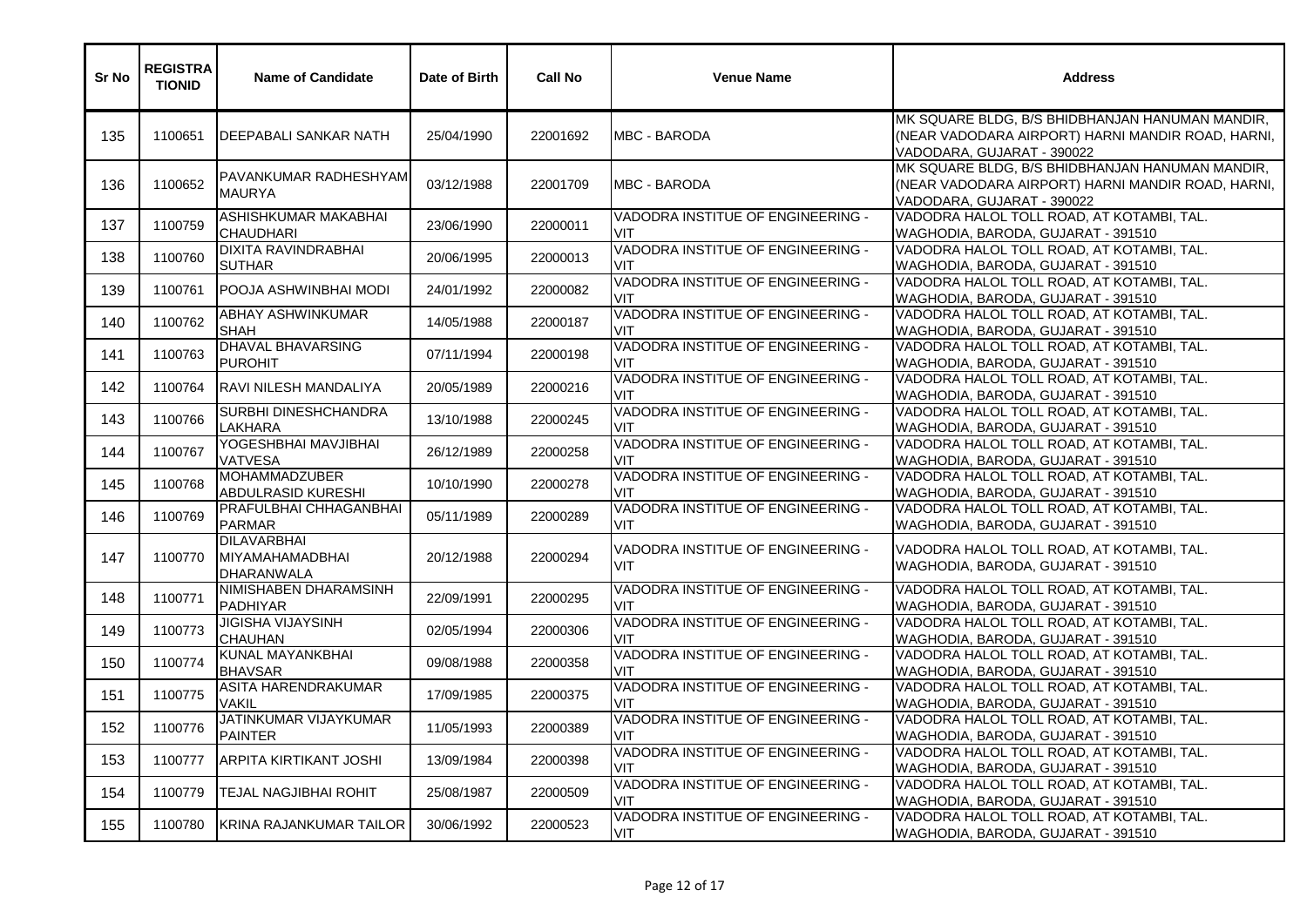| Sr No | <b>REGISTRA</b><br><b>TIONID</b> | <b>Name of Candidate</b>                        | Date of Birth | <b>Call No</b> | <b>Venue Name</b>                               | <b>Address</b>                                                                  |
|-------|----------------------------------|-------------------------------------------------|---------------|----------------|-------------------------------------------------|---------------------------------------------------------------------------------|
| 156   | 1100781                          | ANUJ RAMESHBHAI<br><b>KANOJIYA</b>              | 02/10/1993    | 22000551       | VADODRA INSTITUE OF ENGINEERING -<br>VIT.       | VADODRA HALOL TOLL ROAD, AT KOTAMBI, TAL.<br>WAGHODIA, BARODA, GUJARAT - 391510 |
| 157   | 1100782                          | RAJEEV GUPTA RAJEEV<br><b>GUPTA</b>             | 29/06/1987    | 22000567       | VADODRA INSTITUE OF ENGINEERING -<br><b>VIT</b> | VADODRA HALOL TOLL ROAD, AT KOTAMBI, TAL.<br>WAGHODIA, BARODA, GUJARAT - 391510 |
| 158   | 1100783                          | ASHISH KUMAR SRIVASTAV                          | 07/06/1989    | 22000568       | VADODRA INSTITUE OF ENGINEERING -<br><b>VIT</b> | VADODRA HALOL TOLL ROAD, AT KOTAMBI, TAL.<br>WAGHODIA, BARODA, GUJARAT - 391510 |
| 159   | 1100784                          | ANKIT KUMAR SRIVASTAV                           | 21/12/1990    | 22000570       | VADODRA INSTITUE OF ENGINEERING -<br>VIT        | VADODRA HALOL TOLL ROAD, AT KOTAMBI, TAL.<br>WAGHODIA, BARODA, GUJARAT - 391510 |
| 160   | 1100785                          | SHAILJA YOGESHKUMAR<br><b>VYAS</b>              | 29/09/1993    | 22000577       | VADODRA INSTITUE OF ENGINEERING -<br>VIT.       | VADODRA HALOL TOLL ROAD, AT KOTAMBI, TAL.<br>WAGHODIA, BARODA, GUJARAT - 391510 |
| 161   | 1100786                          | <b>SANDEEPKUMAR</b><br><b>BHAGATRAM SAINI</b>   | 16/02/1988    | 22000579       | VADODRA INSTITUE OF ENGINEERING -<br><b>VIT</b> | VADODRA HALOL TOLL ROAD, AT KOTAMBI, TAL.<br>WAGHODIA, BARODA, GUJARAT - 391510 |
| 162   | 1100787                          | <b>RANDHIRSINH SURVIRSINH</b><br><b>CHAUHAN</b> | 17/07/1991    | 22000588       | VADODRA INSTITUE OF ENGINEERING -<br><b>VIT</b> | VADODRA HALOL TOLL ROAD, AT KOTAMBI, TAL.<br>WAGHODIA, BARODA, GUJARAT - 391510 |
| 163   | 1100788                          | <b>SAGAR RAJKUMAR JADAV</b>                     | 23/09/1993    | 22000591       | VADODRA INSTITUE OF ENGINEERING -<br><b>VIT</b> | VADODRA HALOL TOLL ROAD, AT KOTAMBI, TAL.<br>WAGHODIA, BARODA, GUJARAT - 391510 |
| 164   | 1100789                          | PRIYANKA DIVYESHKUMAR<br><b>ACHARYA</b>         | 31/03/1991    | 22000601       | VADODRA INSTITUE OF ENGINEERING -<br>VIT        | VADODRA HALOL TOLL ROAD, AT KOTAMBI, TAL.<br>WAGHODIA, BARODA, GUJARAT - 391510 |
| 165   | 1100790                          | MOHAMMAD JAWWAD<br>MOHAMMADHANIF NAWAB          | 31/10/1992    | 22000621       | VADODRA INSTITUE OF ENGINEERING -<br>VIT        | VADODRA HALOL TOLL ROAD, AT KOTAMBI, TAL.<br>WAGHODIA, BARODA, GUJARAT - 391510 |
| 166   | 1100791                          | KIRANBEN GANPATBHAI<br>SOLANKI                  | 22/11/1986    | 22000622       | VADODRA INSTITUE OF ENGINEERING -<br>VIT        | VADODRA HALOL TOLL ROAD, AT KOTAMBI, TAL.<br>WAGHODIA, BARODA, GUJARAT - 391510 |
| 167   | 1100792                          | AMBICA RAMAN BATAS                              | 07/09/1994    | 22000627       | VADODRA INSTITUE OF ENGINEERING -<br>VIT        | VADODRA HALOL TOLL ROAD, AT KOTAMBI, TAL.<br>WAGHODIA, BARODA, GUJARAT - 391510 |
| 168   | 1100793                          | HARSHAD VIRAJIBHAI JADAV                        | 17/08/1993    | 22000628       | VADODRA INSTITUE OF ENGINEERING -<br><b>VIT</b> | VADODRA HALOL TOLL ROAD, AT KOTAMBI, TAL.<br>WAGHODIA, BARODA, GUJARAT - 391510 |
| 169   | 1100794                          | <b>PRASHANTKUMAR</b><br>HIMATBHAI VAGHELA       | 27/05/1996    | 22000632       | VADODRA INSTITUE OF ENGINEERING -<br>VIT        | VADODRA HALOL TOLL ROAD, AT KOTAMBI, TAL.<br>WAGHODIA, BARODA, GUJARAT - 391510 |
| 170   | 1100795                          | <b>SAMIRKUMAR</b><br>VASANTKUMAR THAKKAR        | 12/05/1985    | 22000655       | VADODRA INSTITUE OF ENGINEERING -<br>VIT        | VADODRA HALOL TOLL ROAD, AT KOTAMBI, TAL.<br>WAGHODIA, BARODA, GUJARAT - 391510 |
| 171   | 1100796                          | <b>BALVANTBHAI HAJURBHAI</b><br>THAKARDA        | 21/09/1989    | 22000682       | VADODRA INSTITUE OF ENGINEERING -<br>VIT        | VADODRA HALOL TOLL ROAD, AT KOTAMBI, TAL.<br>WAGHODIA, BARODA, GUJARAT - 391510 |
| 172   | 1100797                          | <b>VIJAY RASINGBHAI</b><br><b>PADHIYAR</b>      | 05/06/1988    | 22000684       | VADODRA INSTITUE OF ENGINEERING -<br><b>VIT</b> | VADODRA HALOL TOLL ROAD, AT KOTAMBI, TAL.<br>WAGHODIA, BARODA, GUJARAT - 391510 |
| 173   | 1100798                          | <b>BHADRESH ARUNBHAI</b><br><b>BHATT</b>        | 03/10/1992    | 22000703       | VADODRA INSTITUE OF ENGINEERING -<br><b>VIT</b> | VADODRA HALOL TOLL ROAD, AT KOTAMBI, TAL.<br>WAGHODIA, BARODA, GUJARAT - 391510 |
| 174   | 1100799                          | <b>NAVNEET SINGH</b>                            | 20/08/1991    | 22000714       | VADODRA INSTITUE OF ENGINEERING -<br><b>VIT</b> | VADODRA HALOL TOLL ROAD, AT KOTAMBI, TAL.<br>WAGHODIA, BARODA, GUJARAT - 391510 |
| 175   | 1100800                          | UJJAVAL AJAYKUMAR BHATT                         | 07/06/1994    | 22000716       | VADODRA INSTITUE OF ENGINEERING -<br><b>VIT</b> | VADODRA HALOL TOLL ROAD, AT KOTAMBI, TAL.<br>WAGHODIA, BARODA, GUJARAT - 391510 |
| 176   | 1100801                          | DHARMJEET SINGH CHARAN                          | 21/07/1991    | 22000719       | VADODRA INSTITUE OF ENGINEERING -<br>VIT        | VADODRA HALOL TOLL ROAD, AT KOTAMBI, TAL.<br>WAGHODIA, BARODA, GUJARAT - 391510 |
| 177   | 1100802                          | KOMAL GAURAV PANDEY                             | 09/07/1991    | 22000734       | VADODRA INSTITUE OF ENGINEERING -<br><b>VIT</b> | VADODRA HALOL TOLL ROAD, AT KOTAMBI, TAL.<br>WAGHODIA, BARODA, GUJARAT - 391510 |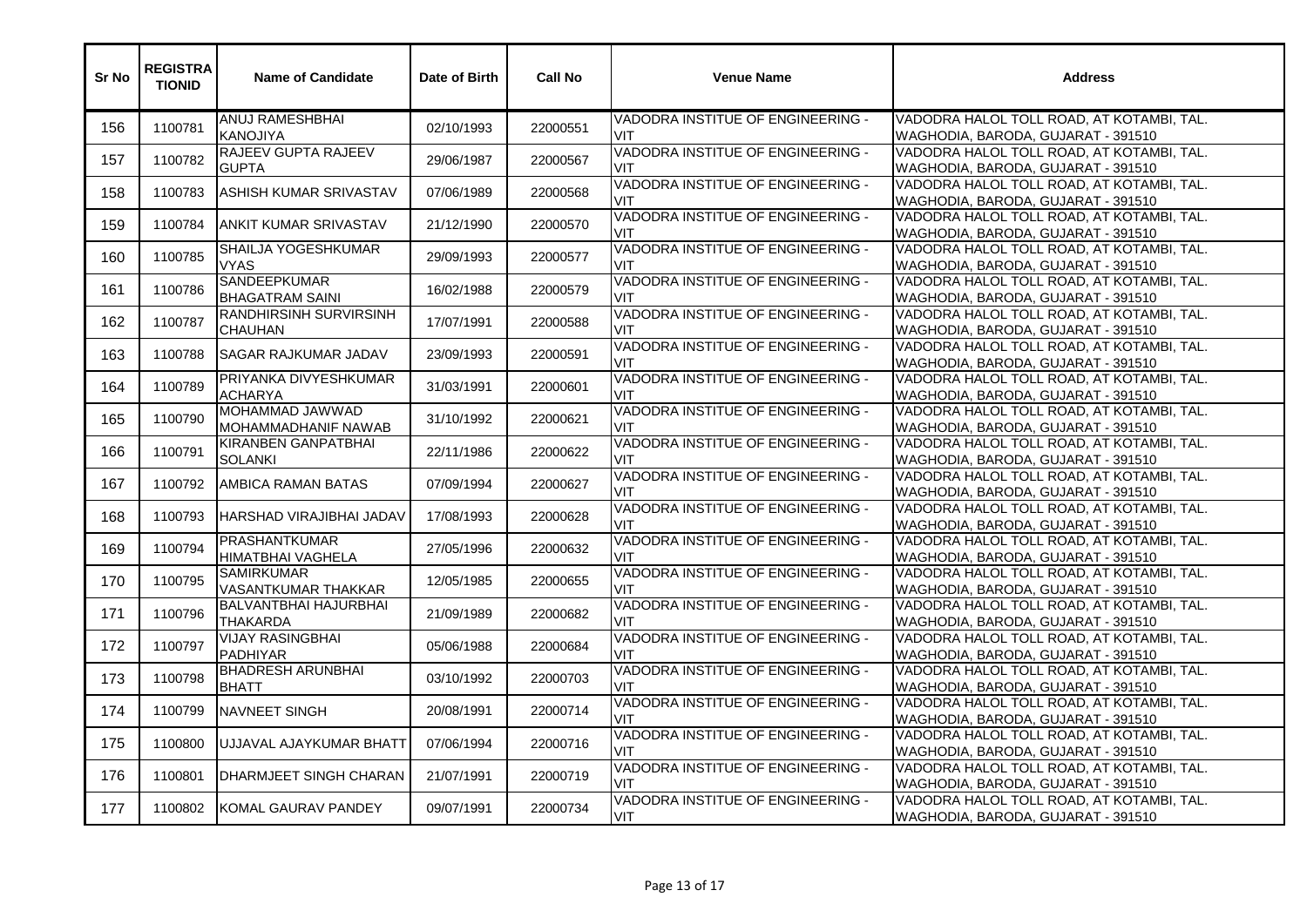| Sr No | <b>REGISTRA</b><br><b>TIONID</b> | <b>Name of Candidate</b>                                       | Date of Birth | <b>Call No</b> | <b>Venue Name</b>                               | <b>Address</b>                                                                  |
|-------|----------------------------------|----------------------------------------------------------------|---------------|----------------|-------------------------------------------------|---------------------------------------------------------------------------------|
| 178   | 1100803                          | <b>KEYURI SHARAD VYAS</b>                                      | 25/07/1987    | 22000740       | VADODRA INSTITUE OF ENGINEERING -<br>VIT        | VADODRA HALOL TOLL ROAD, AT KOTAMBI, TAL.<br>WAGHODIA, BARODA, GUJARAT - 391510 |
| 179   | 1100804                          | DARSHANKUMAR<br>PRADIPKUMAR DAVE                               | 19/11/1988    | 22000757       | VADODRA INSTITUE OF ENGINEERING -<br>VIT        | VADODRA HALOL TOLL ROAD, AT KOTAMBI, TAL.<br>WAGHODIA, BARODA, GUJARAT - 391510 |
| 180   | 1100805                          | <b>BINITA DILIPBHAI SOLANKI</b>                                | 16/11/1997    | 22000758       | VADODRA INSTITUE OF ENGINEERING -<br>VIT        | VADODRA HALOL TOLL ROAD, AT KOTAMBI, TAL.<br>WAGHODIA, BARODA, GUJARAT - 391510 |
| 181   | 1100806                          | <b>CHANDER PARKASH</b>                                         | 20/01/1983    | 22000764       | VADODRA INSTITUE OF ENGINEERING -<br>VIT        | VADODRA HALOL TOLL ROAD, AT KOTAMBI, TAL.<br>WAGHODIA, BARODA, GUJARAT - 391510 |
| 182   | 1100807                          | KRUNAL SURESHKUMAR<br><b>TRIVEDI</b>                           | 03/08/1986    | 22000772       | VADODRA INSTITUE OF ENGINEERING -<br>VIT        | VADODRA HALOL TOLL ROAD, AT KOTAMBI, TAL.<br>WAGHODIA, BARODA, GUJARAT - 391510 |
| 183   | 1100808                          | <b>RITU SINGH SINGH</b>                                        | 10/08/1985    | 22000774       | VADODRA INSTITUE OF ENGINEERING -<br>VIT        | VADODRA HALOL TOLL ROAD, AT KOTAMBI, TAL.<br>WAGHODIA, BARODA, GUJARAT - 391510 |
| 184   | 1100809                          | TANVI VINODBHAI CHAVDA                                         | 17/11/1990    | 22000793       | VADODRA INSTITUE OF ENGINEERING -<br>VIT        | VADODRA HALOL TOLL ROAD, AT KOTAMBI, TAL.<br>WAGHODIA, BARODA, GUJARAT - 391510 |
| 185   | 1100810                          | PRAKASHBHAI VITTHALBHAI<br>VAGHELA                             | 29/03/1983    | 22000801       | VADODRA INSTITUE OF ENGINEERING -<br>VIT        | VADODRA HALOL TOLL ROAD, AT KOTAMBI, TAL.<br>WAGHODIA, BARODA, GUJARAT - 391510 |
| 186   | 1100811                          | HAREN RADHAKRISHNA<br>TOSHAWARA                                | 15/08/1990    | 22000803       | VADODRA INSTITUE OF ENGINEERING -<br>VIT        | VADODRA HALOL TOLL ROAD, AT KOTAMBI, TAL.<br>WAGHODIA, BARODA, GUJARAT - 391510 |
| 187   | 1100812                          | NIDHI MOHANLAL AGRAWAL                                         | 04/01/1989    | 22000820       | VADODRA INSTITUE OF ENGINEERING -<br>VIT        | VADODRA HALOL TOLL ROAD, AT KOTAMBI, TAL.<br>WAGHODIA, BARODA, GUJARAT - 391510 |
| 188   | 1100813                          | <b>MEHAR KASIM NIGAR</b>                                       | 18/07/1985    | 22000822       | VADODRA INSTITUE OF ENGINEERING -<br>VIT        | VADODRA HALOL TOLL ROAD, AT KOTAMBI, TAL.<br>WAGHODIA, BARODA, GUJARAT - 391510 |
| 189   | 1100814                          | <b>AJAYKUMAR</b><br>SHAILESHKUMAR RANA                         | 15/10/1989    | 22000826       | VADODRA INSTITUE OF ENGINEERING -<br>VIT        | VADODRA HALOL TOLL ROAD, AT KOTAMBI, TAL.<br>WAGHODIA, BARODA, GUJARAT - 391510 |
| 190   | 1100815                          | DIGVIJAYSINH ARVINDSINH<br><b>YADAV</b>                        | 06/09/1990    | 22000828       | VADODRA INSTITUE OF ENGINEERING -<br>VIT        | VADODRA HALOL TOLL ROAD, AT KOTAMBI, TAL.<br>WAGHODIA, BARODA, GUJARAT - 391510 |
| 191   | 1100816                          | <b>KRUNAL MANOHAR MORE</b>                                     | 20/05/1988    | 22000832       | VADODRA INSTITUE OF ENGINEERING -<br>VIT        | VADODRA HALOL TOLL ROAD, AT KOTAMBI, TAL.<br>WAGHODIA, BARODA, GUJARAT - 391510 |
| 192   | 1100817                          | ANIL VED PRAKASH SHARMA                                        | 20/03/1993    | 22000873       | VADODRA INSTITUE OF ENGINEERING -<br>VIT        | VADODRA HALOL TOLL ROAD, AT KOTAMBI, TAL.<br>WAGHODIA, BARODA, GUJARAT - 391510 |
| 193   | 1100818                          | RAJNEE SONI SONI                                               | 07/02/1986    | 22000882       | VADODRA INSTITUE OF ENGINEERING -<br>VIT        | VADODRA HALOL TOLL ROAD, AT KOTAMBI, TAL.<br>WAGHODIA, BARODA, GUJARAT - 391510 |
| 194   | 1100819                          | KETAN SURESHBHAI JADHAV                                        | 21/07/1990    | 22000884       | VADODRA INSTITUE OF ENGINEERING -<br>VIT        | VADODRA HALOL TOLL ROAD, AT KOTAMBI, TAL.<br>WAGHODIA, BARODA, GUJARAT - 391510 |
| 195   | 1100820                          | JALPA DINESHCHANDRA<br>KATAKIYA                                | 17/03/1985    | 22000899       | VADODRA INSTITUE OF ENGINEERING -<br>VIT        | VADODRA HALOL TOLL ROAD, AT KOTAMBI, TAL.<br>WAGHODIA, BARODA, GUJARAT - 391510 |
| 196   | 1100821                          | RAYHAN RIYAZUDDIN<br><b>SHAIKH</b>                             | 26/08/1994    | 22000907       | VADODRA INSTITUE OF ENGINEERING -<br>VIT        | VADODRA HALOL TOLL ROAD, AT KOTAMBI, TAL.<br>WAGHODIA, BARODA, GUJARAT - 391510 |
| 197   | 1100822                          | <b>RAHUL KUMAR</b>                                             | 20/05/1990    | 22000919       | VADODRA INSTITUE OF ENGINEERING -<br>VIT        | VADODRA HALOL TOLL ROAD, AT KOTAMBI, TAL.<br>WAGHODIA, BARODA, GUJARAT - 391510 |
| 198   | 1100823                          | KAJAL BABUBHAI SANGADA                                         | 18/11/1995    | 22000933       | VADODRA INSTITUE OF ENGINEERING -<br>VIT.       | VADODRA HALOL TOLL ROAD, AT KOTAMBI, TAL.<br>WAGHODIA, BARODA, GUJARAT - 391510 |
| 199   | 1100824                          | <b>JAIMINIBEN</b><br><b>SHAILENDRASINH</b><br><b>ATODARIYA</b> | 13/11/1991    | 22000935       | VADODRA INSTITUE OF ENGINEERING -<br><b>VIT</b> | VADODRA HALOL TOLL ROAD, AT KOTAMBI, TAL.<br>WAGHODIA, BARODA, GUJARAT - 391510 |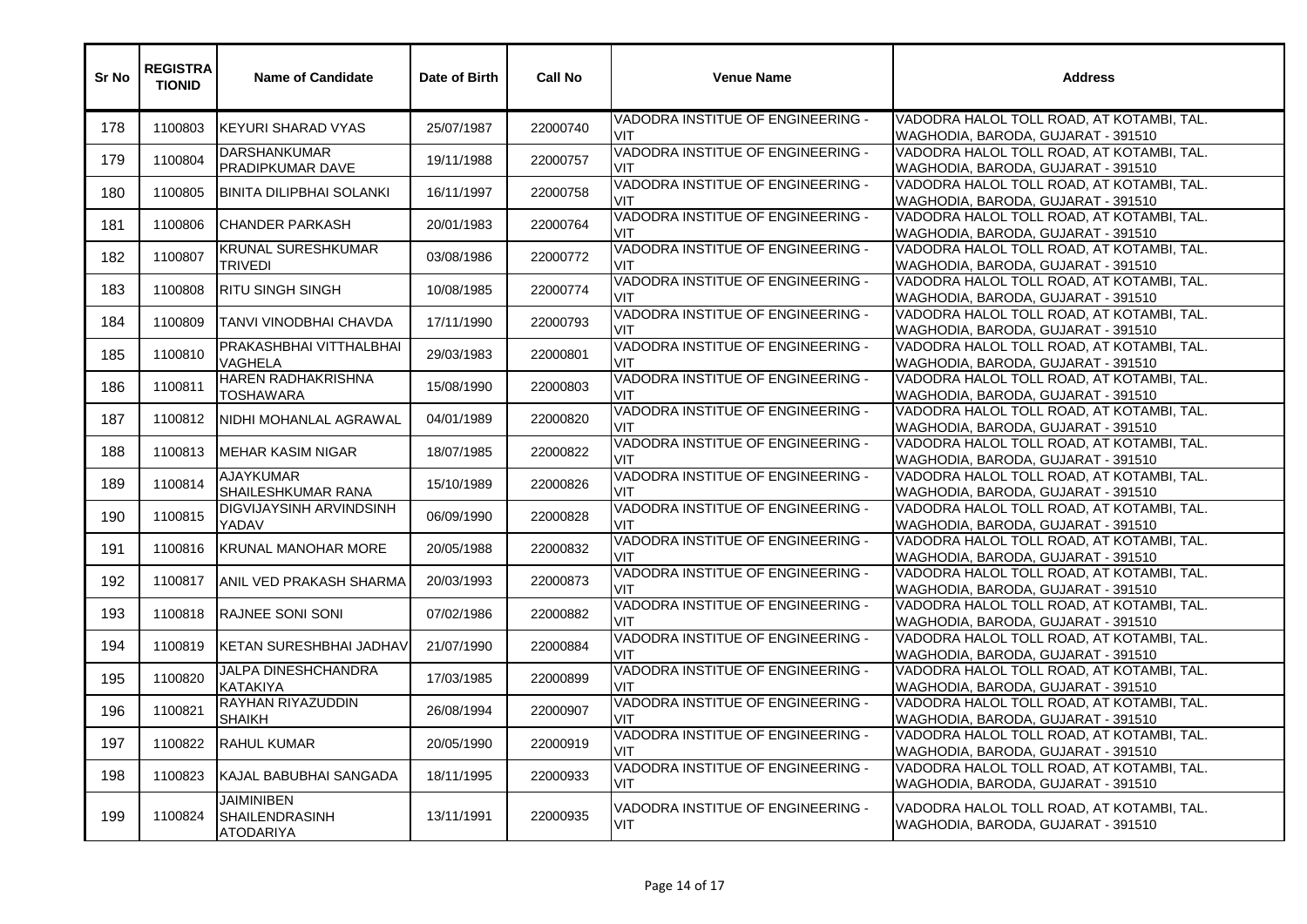| Sr No | <b>REGISTRA</b><br><b>TIONID</b> | <b>Name of Candidate</b>                 | Date of Birth | <b>Call No</b> | <b>Venue Name</b>                               | <b>Address</b>                                                                                                            |
|-------|----------------------------------|------------------------------------------|---------------|----------------|-------------------------------------------------|---------------------------------------------------------------------------------------------------------------------------|
| 200   | 1100825                          | HARDIK BHARATBHAI<br>VAISHNANI           | 28/05/1992    | 22000944       | VADODRA INSTITUE OF ENGINEERING -<br><b>VIT</b> | VADODRA HALOL TOLL ROAD, AT KOTAMBI, TAL.<br>WAGHODIA, BARODA, GUJARAT - 391510                                           |
| 201   | 1100826                          | KOMAL RASHMIKANT<br><b>BRAHMBHATT</b>    | 30/04/1990    | 22000949       | VADODRA INSTITUE OF ENGINEERING -<br><b>VIT</b> | VADODRA HALOL TOLL ROAD, AT KOTAMBI, TAL.<br>WAGHODIA, BARODA, GUJARAT - 391510                                           |
| 202   | 1100827                          | NEERAJ DEVRAJ DWIVEDI                    | 02/09/1990    | 22000985       | VADODRA INSTITUE OF ENGINEERING -<br>VIT        | VADODRA HALOL TOLL ROAD, AT KOTAMBI, TAL.<br>WAGHODIA, BARODA, GUJARAT - 391510                                           |
| 203   | 1100828                          | <b>SHREYA SARKAR</b>                     | 22/09/1988    | 22001006       | VADODRA INSTITUE OF ENGINEERING -<br><b>VIT</b> | VADODRA HALOL TOLL ROAD, AT KOTAMBI, TAL.<br>WAGHODIA, BARODA, GUJARAT - 391510                                           |
| 204   | 1100829                          | AVANTIKA PREMKISHORE<br>CHANDRAVANSHI    | 13/06/1991    | 22001037       | VADODRA INSTITUE OF ENGINEERING -<br>VIT        | VADODRA HALOL TOLL ROAD, AT KOTAMBI, TAL.<br>WAGHODIA, BARODA, GUJARAT - 391510                                           |
| 205   | 1100830                          | YASHWANT NAGESH<br><b>RAIZADA</b>        | 11/03/1989    | 22001038       | VADODRA INSTITUE OF ENGINEERING -<br><b>VIT</b> | VADODRA HALOL TOLL ROAD, AT KOTAMBI, TAL.<br>WAGHODIA, BARODA, GUJARAT - 391510                                           |
| 206   | 1100831                          | MEHANDIWALA SUBIYA<br>ALIASGAR           | 05/07/1996    | 22001039       | VADODRA INSTITUE OF ENGINEERING -<br>VIT        | VADODRA HALOL TOLL ROAD, AT KOTAMBI, TAL.<br>WAGHODIA, BARODA, GUJARAT - 391510                                           |
| 207   | 1100832                          | <b>KRISHNA VIPUL JOSHI</b>               | 28/07/1992    | 22001043       | VADODRA INSTITUE OF ENGINEERING -<br>VIT.       | VADODRA HALOL TOLL ROAD, AT KOTAMBI, TAL.<br>WAGHODIA, BARODA, GUJARAT - 391510                                           |
| 208   | 1100833                          | SANDEEP MONISHKUMAR<br><b>MONDAL</b>     | 11/10/1990    | 22001081       | VADODRA INSTITUE OF ENGINEERING -<br><b>VIT</b> | VADODRA HALOL TOLL ROAD, AT KOTAMBI, TAL.<br>WAGHODIA, BARODA, GUJARAT - 391510                                           |
| 209   | 1100834                          | VANDANA RAMASHRAY<br>YADAV               | 17/10/1989    | 22001089       | VADODRA INSTITUE OF ENGINEERING -<br><b>VIT</b> | VADODRA HALOL TOLL ROAD, AT KOTAMBI, TAL.<br>WAGHODIA, BARODA, GUJARAT - 391510                                           |
| 210   | 1100835                          | SUNILKUMAR SEMULBHAI<br><b>CHRISTIAN</b> | 22/03/1987    | 22001092       | VADODRA INSTITUE OF ENGINEERING -<br><b>VIT</b> | VADODRA HALOL TOLL ROAD, AT KOTAMBI, TAL.<br>WAGHODIA, BARODA, GUJARAT - 391510                                           |
| 211   | 1100836                          | ANSHUL VIJAY BELSARE                     | 29/12/1993    | 22001121       | VADODRA INSTITUE OF ENGINEERING -<br><b>VIT</b> | VADODRA HALOL TOLL ROAD, AT KOTAMBI, TAL.<br>WAGHODIA, BARODA, GUJARAT - 391510                                           |
| 212   | 1100837                          | DIPAKKUMAR PRABHULAL<br><b>THAKKAR</b>   | 13/02/1986    | 22000038       | <b>SUCCESS INFOTECH</b>                         | GROUND FLOOR, NR. J. J. KUNDALIYA COLLEGE, OPP.<br>SHASHTRI MEIDAN, LIMDA CHOWK, SUCHAK ROAD,<br>RAJKOT, GUJARAT - 360001 |
| 213   | 1100838                          | MADHURI DILIPBHAI VADHER                 | 06/11/1983    | 22000290       | <b>SUCCESS INFOTECH</b>                         | GROUND FLOOR, NR. J. J. KUNDALIYA COLLEGE, OPP.<br>SHASHTRI MEIDAN, LIMDA CHOWK, SUCHAK ROAD,<br>RAJKOT, GUJARAT - 360001 |
| 214   | 1100839                          | HIRAL KISHORBHAI SINDHAV                 | 22/09/1992    | 22000312       | <b>SUCCESS INFOTECH</b>                         | GROUND FLOOR, NR. J. J. KUNDALIYA COLLEGE, OPP.<br>SHASHTRI MEIDAN, LIMDA CHOWK, SUCHAK ROAD,<br>RAJKOT, GUJARAT - 360001 |
| 215   | 1100840                          | NAGAR MAGANBHAI<br><b>SAGTHIYA</b>       | 04/11/1992    | 22000324       | <b>SUCCESS INFOTECH</b>                         | GROUND FLOOR, NR. J. J. KUNDALIYA COLLEGE, OPP.<br>SHASHTRI MEIDAN, LIMDA CHOWK, SUCHAK ROAD,<br>RAJKOT, GUJARAT - 360001 |
| 216   | 1100841                          | BIREN JAYANTILAL JETHVA                  | 04/11/1990    | 22000394       | ISUCCESS INFOTECH                               | GROUND FLOOR, NR. J. J. KUNDALIYA COLLEGE, OPP.<br>SHASHTRI MEIDAN, LIMDA CHOWK, SUCHAK ROAD,<br>RAJKOT, GUJARAT - 360001 |
| 217   | 1100842                          | MRUNAL MUKESHBHAI<br><b>DHOLAKIA</b>     | 30/03/1988    | 22000466       | <b>SUCCESS INFOTECH</b>                         | GROUND FLOOR, NR. J. J. KUNDALIYA COLLEGE, OPP.<br>SHASHTRI MEIDAN, LIMDA CHOWK, SUCHAK ROAD,<br>RAJKOT, GUJARAT - 360001 |
| 218   | 1100843                          | NIRALI MULCHAND BHARYA                   | 07/03/1991    | 22000471       | <b>SUCCESS INFOTECH</b>                         | GROUND FLOOR, NR. J. J. KUNDALIYA COLLEGE, OPP.<br>SHASHTRI MEIDAN, LIMDA CHOWK, SUCHAK ROAD,<br>RAJKOT, GUJARAT - 360001 |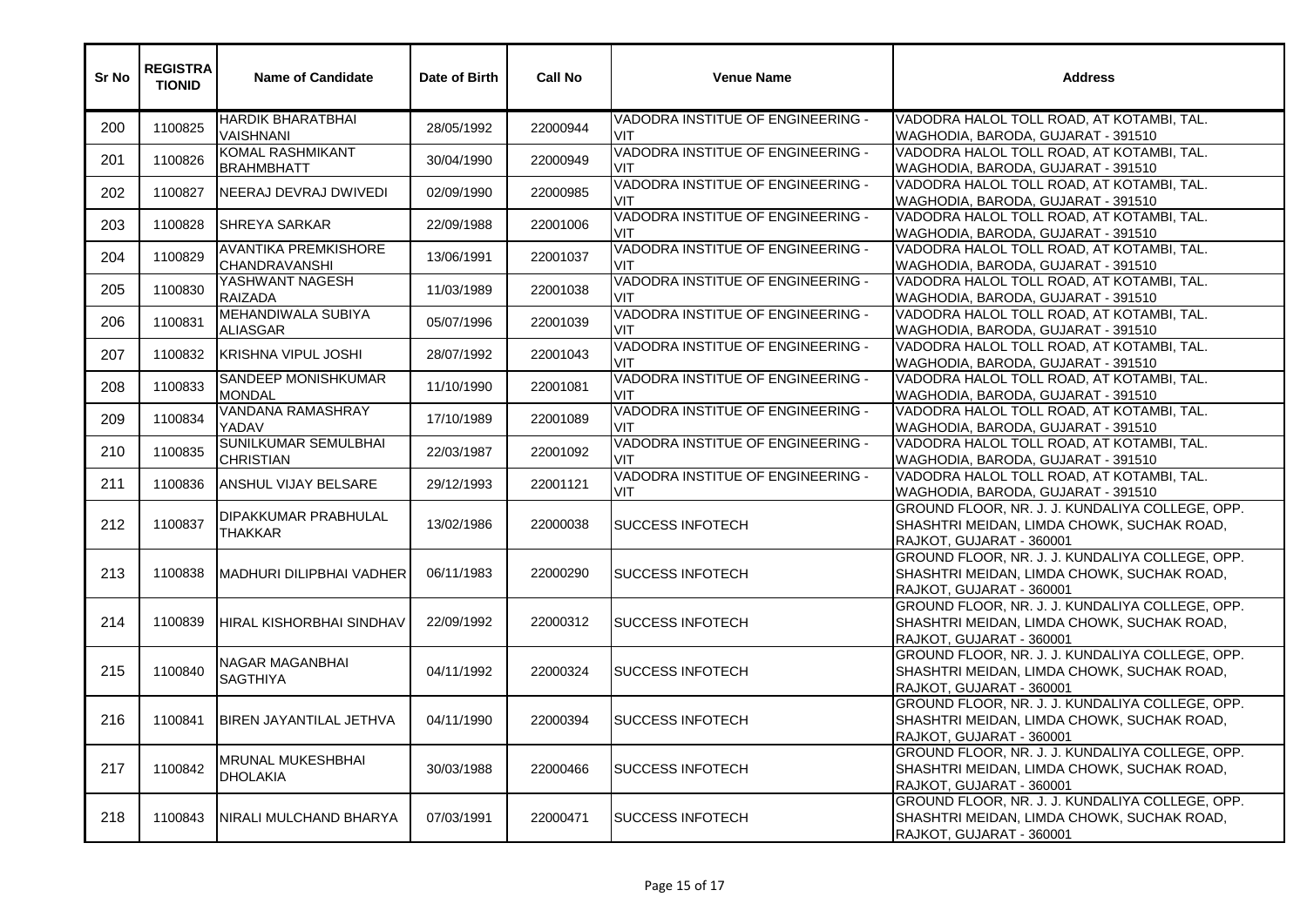| Sr No | <b>REGISTRA</b><br><b>TIONID</b> | <b>Name of Candidate</b>                     | Date of Birth | <b>Call No</b> | <b>Venue Name</b>         | <b>Address</b>                                                                                                            |
|-------|----------------------------------|----------------------------------------------|---------------|----------------|---------------------------|---------------------------------------------------------------------------------------------------------------------------|
| 219   | 1100844                          | KISHAN VINODBHAI<br><b>BUDDHADEV</b>         | 19/07/1993    | 22000533       | <b>SUCCESS INFOTECH</b>   | GROUND FLOOR, NR. J. J. KUNDALIYA COLLEGE, OPP.<br>SHASHTRI MEIDAN, LIMDA CHOWK, SUCHAK ROAD,<br>RAJKOT, GUJARAT - 360001 |
| 220   | 1100845                          | YOGESHKUMAR NATHABHAI<br><b>NANERA</b>       | 25/07/1988    | 22000549       | <b>SUCCESS INFOTECH</b>   | GROUND FLOOR, NR. J. J. KUNDALIYA COLLEGE, OPP.<br>SHASHTRI MEIDAN, LIMDA CHOWK, SUCHAK ROAD,<br>RAJKOT, GUJARAT - 360001 |
| 221   | 1100846                          | RUTVIJ FALGUNBHAI<br>TRIVEDI                 | 23/07/1988    | 22000589       | <b>I</b> SUCCESS INFOTECH | GROUND FLOOR, NR. J. J. KUNDALIYA COLLEGE, OPP.<br>SHASHTRI MEIDAN, LIMDA CHOWK, SUCHAK ROAD,<br>RAJKOT, GUJARAT - 360001 |
| 222   | 1100847                          | IKARMABEN RUTVIJ TRIVEDI                     | 23/12/1991    | 22000590       | <b>SUCCESS INFOTECH</b>   | GROUND FLOOR, NR. J. J. KUNDALIYA COLLEGE, OPP.<br>SHASHTRI MEIDAN, LIMDA CHOWK, SUCHAK ROAD,<br>RAJKOT, GUJARAT - 360001 |
| 223   | 1100848                          | <b>BHAGIRATHSINH LAKHUBHA</b><br><b>ZALA</b> | 05/03/1986    | 22000616       | <b>SUCCESS INFOTECH</b>   | GROUND FLOOR, NR. J. J. KUNDALIYA COLLEGE, OPP.<br>SHASHTRI MEIDAN, LIMDA CHOWK, SUCHAK ROAD,<br>RAJKOT, GUJARAT - 360001 |
| 224   | 1100849                          | UTTAM ISHVARBHAI LAKUM                       | 10/03/1992    | 22000626       | <b>SUCCESS INFOTECH</b>   | GROUND FLOOR, NR. J. J. KUNDALIYA COLLEGE, OPP.<br>SHASHTRI MEIDAN, LIMDA CHOWK, SUCHAK ROAD,<br>RAJKOT, GUJARAT - 360001 |
| 225   | 1100850                          | INITA TRIKAMJIBHAI PARMAR                    | 27/08/1987    | 22000636       | <b>I</b> SUCCESS INFOTECH | GROUND FLOOR, NR. J. J. KUNDALIYA COLLEGE, OPP.<br>SHASHTRI MEIDAN, LIMDA CHOWK, SUCHAK ROAD,<br>RAJKOT, GUJARAT - 360001 |
| 226   | 1100851                          | AMIT RASIKLAL TRIVEDI                        | 10/10/1976    | 22000728       | <b>SUCCESS INFOTECH</b>   | GROUND FLOOR, NR. J. J. KUNDALIYA COLLEGE, OPP.<br>SHASHTRI MEIDAN, LIMDA CHOWK, SUCHAK ROAD,<br>RAJKOT, GUJARAT - 360001 |
| 227   | 1100852                          | SAMIR HASMUKHRAI<br>TRIVEDI                  | 25/12/1987    | 22000751       | <b>SUCCESS INFOTECH</b>   | GROUND FLOOR, NR. J. J. KUNDALIYA COLLEGE, OPP.<br>SHASHTRI MEIDAN, LIMDA CHOWK, SUCHAK ROAD,<br>RAJKOT, GUJARAT - 360001 |
| 228   | 1100853                          | <b>DINESHGIRI SOMESHGIRI</b><br><b>GOSAI</b> | 09/08/1982    | 22000853       | <b>SUCCESS INFOTECH</b>   | GROUND FLOOR, NR. J. J. KUNDALIYA COLLEGE, OPP.<br>SHASHTRI MEIDAN, LIMDA CHOWK, SUCHAK ROAD,<br>RAJKOT, GUJARAT - 360001 |
| 229   | 1100854                          | GITA NARANBHAI RATHOD                        | 23/03/1984    | 22000925       | <b>SUCCESS INFOTECH</b>   | GROUND FLOOR, NR. J. J. KUNDALIYA COLLEGE, OPP.<br>SHASHTRI MEIDAN, LIMDA CHOWK, SUCHAK ROAD,<br>RAJKOT, GUJARAT - 360001 |
| 230   | 1100855                          | <b>SANDIP DILIPKUMAR MODHA</b>               | 19/08/1989    | 22000970       | <b>SUCCESS INFOTECH</b>   | GROUND FLOOR, NR. J. J. KUNDALIYA COLLEGE, OPP.<br>SHASHTRI MEIDAN, LIMDA CHOWK, SUCHAK ROAD,<br>RAJKOT, GUJARAT - 360001 |
| 231   | 1100856                          | RUSHABH DIPAKBHAI<br><b>SHUKLA</b>           | 14/09/1988    | 22000972       | <b>SUCCESS INFOTECH</b>   | GROUND FLOOR, NR. J. J. KUNDALIYA COLLEGE, OPP.<br>SHASHTRI MEIDAN, LIMDA CHOWK, SUCHAK ROAD,<br>RAJKOT, GUJARAT - 360001 |
| 232   | 1100857                          | MITESH RAJESHBHAI VAJA                       | 12/01/1993    | 22000986       | <b>SUCCESS INFOTECH</b>   | GROUND FLOOR, NR. J. J. KUNDALIYA COLLEGE, OPP.<br>SHASHTRI MEIDAN, LIMDA CHOWK, SUCHAK ROAD,<br>RAJKOT, GUJARAT - 360001 |
| 233   | 1100858                          | BHAVIK ATUL KUMAR OZA                        | 25/01/1990    | 22001025       | <b>SUCCESS INFOTECH</b>   | GROUND FLOOR, NR. J. J. KUNDALIYA COLLEGE, OPP.<br>SHASHTRI MEIDAN, LIMDA CHOWK, SUCHAK ROAD,<br>RAJKOT, GUJARAT - 360001 |